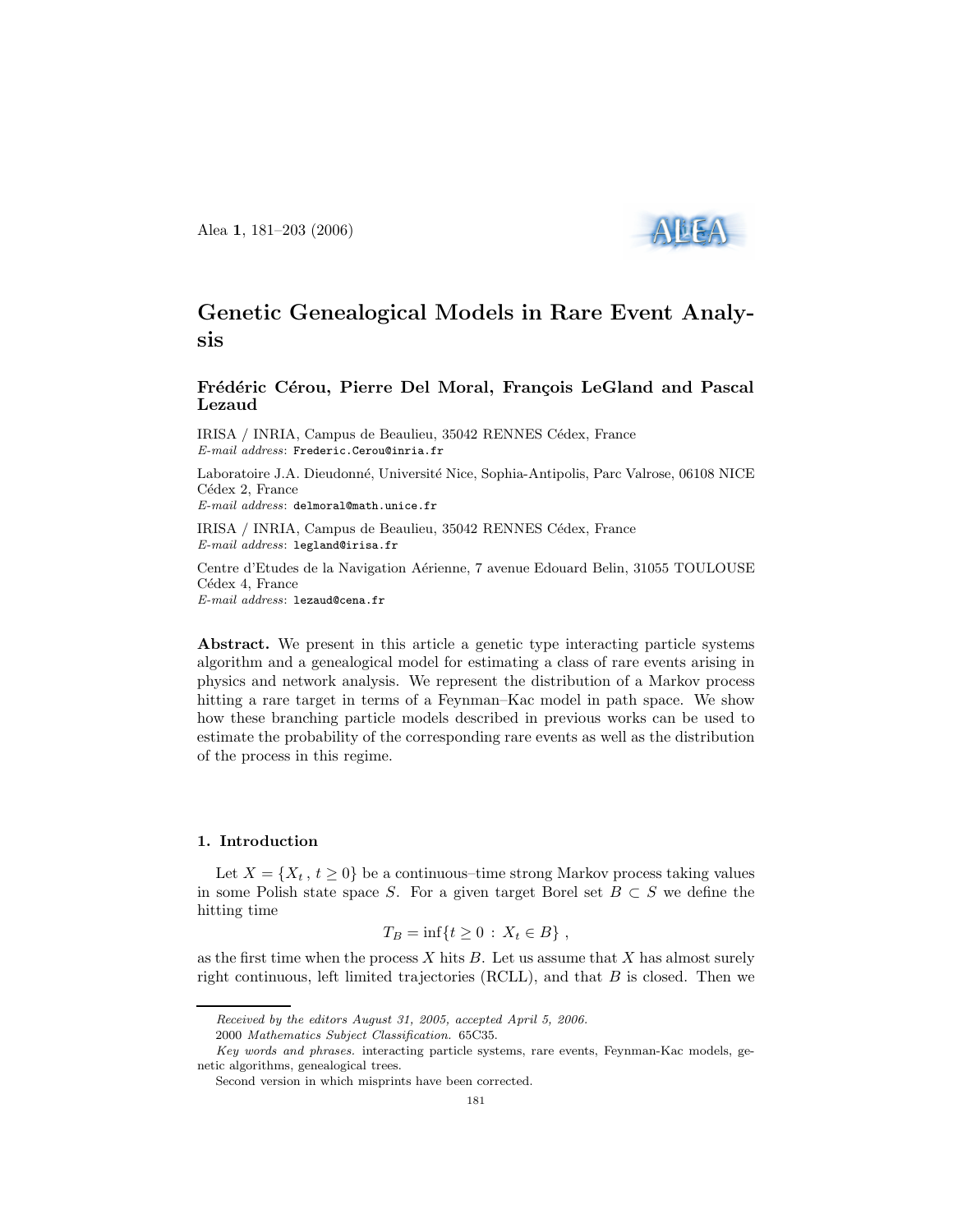have that  $X_{T_B} \in B$ . In many applications, the set B is the (super) level set of a scalar measurable function  $\phi$  defined on S, i.e.

$$
B = \{x \in S : \phi(x) \ge \lambda_B\} .
$$

In this case, we will assume that  $\phi$  is upper semi-continuous, which ensures that B is closed. For any real interval I we will denote by  $\mathbb{D}(I, S)$  the set of RCLL trajectories in S indexed by I. We always take the convention inf  $\emptyset = \infty$  so that  $T_B = \infty$  if X never succeeds to reach the desired target B. It may happen that most of the realizations of  $X$  never reach the set  $B$ . The corresponding rare event probabilities are extremely difficult to analyze. In particular one would like to estimate the quantities

$$
\mathbb{P}(T_B \le T) \quad \text{and} \quad \text{Law}(X_t, \, 0 \le t \le T_B \mid T_B \le T) \;, \tag{1.1}
$$

where  $T$  is either

- a deterministic finite time,
- a  $\mathbb{P}-$ almost surely finite stopping time, for instance the hitting time of a recurrent Borel set  $R \subset S$ , i.e.  $T = T_R$  with
	- $T_R = \inf\{t \ge 0 : X_t \in R\}$  and  $\mathbb{P}(T_R < \infty) = 1$ .

The second case covers the two "dual" situations.

- Suppose the state space  $S = A \cup R$  is decomposed into two separate regions A and R. The process X starts in A and we want to estimate the probability of the entrance time into a target  $B \subset A$  before exiting A. In this context the conditional distribution  $(1.1)$  represents the law of the process in this "ballistic" regime.
- Suppose the state space  $S = B \cup C$  is decomposed into two separate regions B and C. The process  $X$  evolves in the region  $C$  which contains a collection of "hard obstacles" represented by a subset  $R \subset C$ . The particle is killed as soon as it enters the "hard obstacle" set  $R$ . In this context the two quantities (1.1) represent respectively the probability of exiting the pocket of obstacles C without being killed and the distribution of the process which succeeds to escape from this region.

In all the sequel,  $\mathbb{P}(T_B \leq T)$  will be of course unknown, but nevertheless assumed to be strictly positive.

The estimation of these quantites arises in many research areas such as in physics and engineering problems. In network analysis such as in advanced telecommunication systems studies  $X$  traditionally represents the length of service centers in an open/closed queueing network processing jobs. In this context these two quantities (1.1) represent repectively the probability of buffer-overflows and the distribution of the queueing process in this overflow regime.

Several numerical methods have been proposed in the literature to estimate the entrance probability into a rare set. We refer the reader to the excellent paper Glasserman et al. (1999) which contains a precise review on these methods as well as a detailed list of references. For the convenience of the reader we present hereafter a brief description of the two leading ideas.

The first one is based on changing the reference probability so that rare sets becomes less rare. This probabilistic approach often requires the finding of the right change of measure. This step is usually done using large deviations techniques. Another more physical approach consists in splitting the state space into a sequence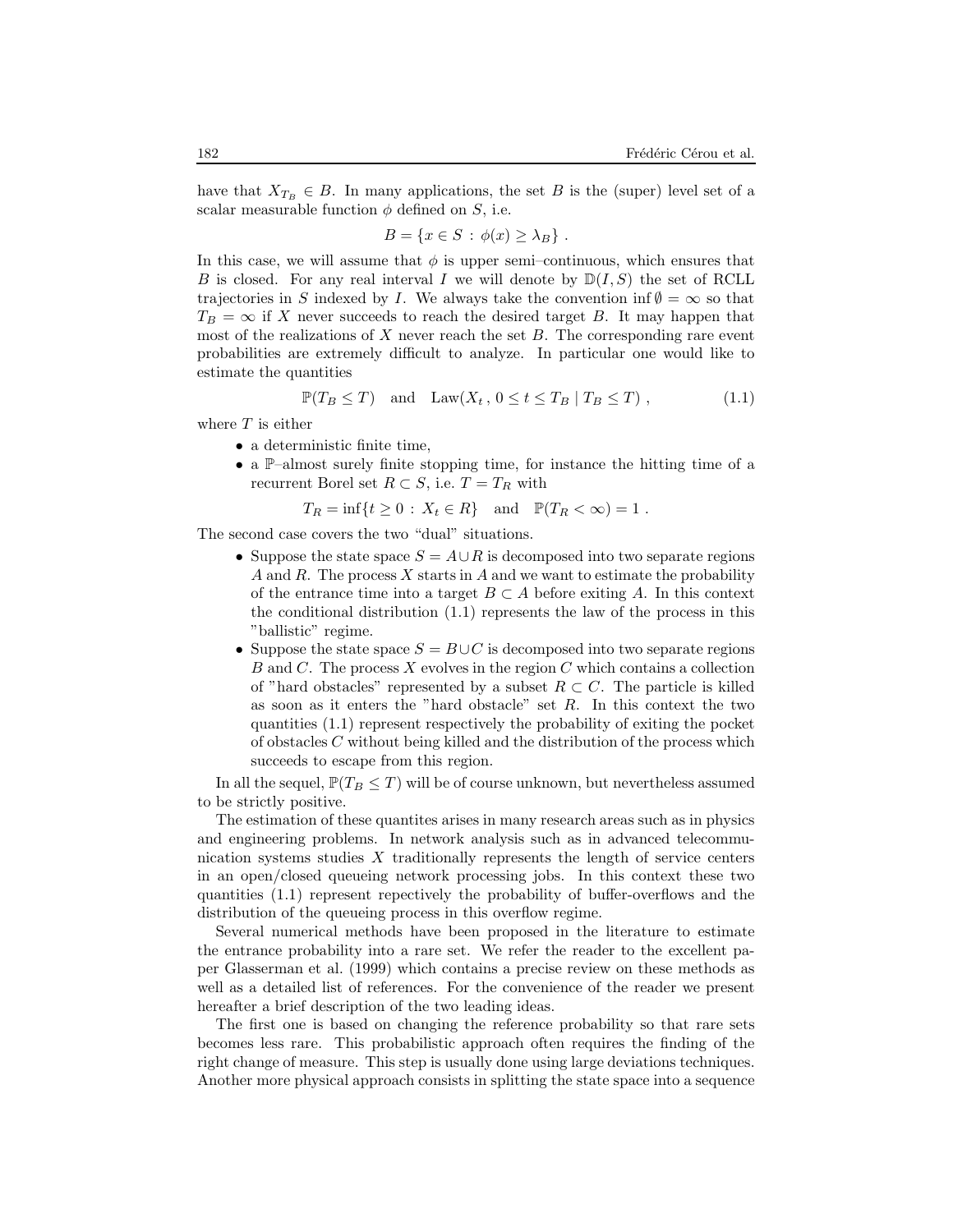of sub-levels the particle needs to pass before it reaches the rare target. This splitting stage is based on a precise physical description of the evolution of the process between each level leading to the rare set. The next step is to introduce a system of particles evolving in this level decomposition of the state, in which each particle branches as soon as it enters into a higher level.

The purpose of the present article is to connect the multilevel splitting techniques with the branching and interacting particle systems approximations of Feynman– Kac distributions studied in previous articles. This work has been influenced by the three referenced papers Del Moral and Miclo (2000, 2001) and Glasserman et al. (1999).

Our objective is twofold. First we propose a Feynman–Kac representation of the quantities (1.1). The general idea behind our construction is to consider the level crossing Markov chain in path space and associated with the splitting of the state space. The concatenation of the corresponding states will contain all information on the way the process passes each level before entering into the final and target rare set. Based on this modeling we introduce a natural mean field type genetic particle approximation of the desired quantities (1.1). More interestingly we also show how the genealogical structure of the particle at each level can be used to find the distribution of the process during its excursions to the rare target.

When the state space is splitted into  $m$  levels the particle model evolve into m steps. At time  $n = 0$  the algorithm starts with N independent copies of the process  $X$ . The particles which enter the recurrent set  $R$  are killed and instantly a particle having reached the first level produces an offspring. If the whole system is killed the algorithm is stopped. Otherwise by construction of the birth and death rule we obtain N particles at the first level. At time  $n = 1$  the N particles in the first level evolve according to the same rule as the process  $X$ . Here again particles which enter the recurrent set  $R$  are killed and instantly a particle having reached the second level produces an offspring and so on.

From this brief description we see that the former particle scheme follows the same splitting strategies as the one discussed in Glasserman et al. (1999). The new mathematical models presented here allows to calibrate with precision the asymptotic behavior of this particle techniques as the size of the systems tends to infinity. In addition and in contrast to previous articles on the subject the Feynman–Kac analysis in path space presented hereafter allows to study the genealogical structure of these splitting particle models. We will show that the empirical measures associated with the corresponding historical processes converge as  $N \to \infty$  to the distribution of the whole path process between each levels.

An empirical method called RESTART Villén-Altamirano and Villén-Altamirano (1991); Tuffin and Trivedi (2000) can also be used to compute rare transient events and the probability of rare events in steady state, not only the probability to reach the target before coming back to a recurrent set. It was developped to compute the rate of lost packets through a network in a steady–state regime. From a mathematical point of view, this is equivalent to the fraction of time that the trajectory spends in a particular set B, asymptotically as  $t \to +\infty$ , provided we assume that the system is ergodic. In order to be able to both simulate the system on the long time and see frequent visits to the rare event, the algorithm splits the trajectories crossing the levels "upwards" (getting closer to the rare event), and cancel those crossing "downwards", except one of them called the master trajectory. So the main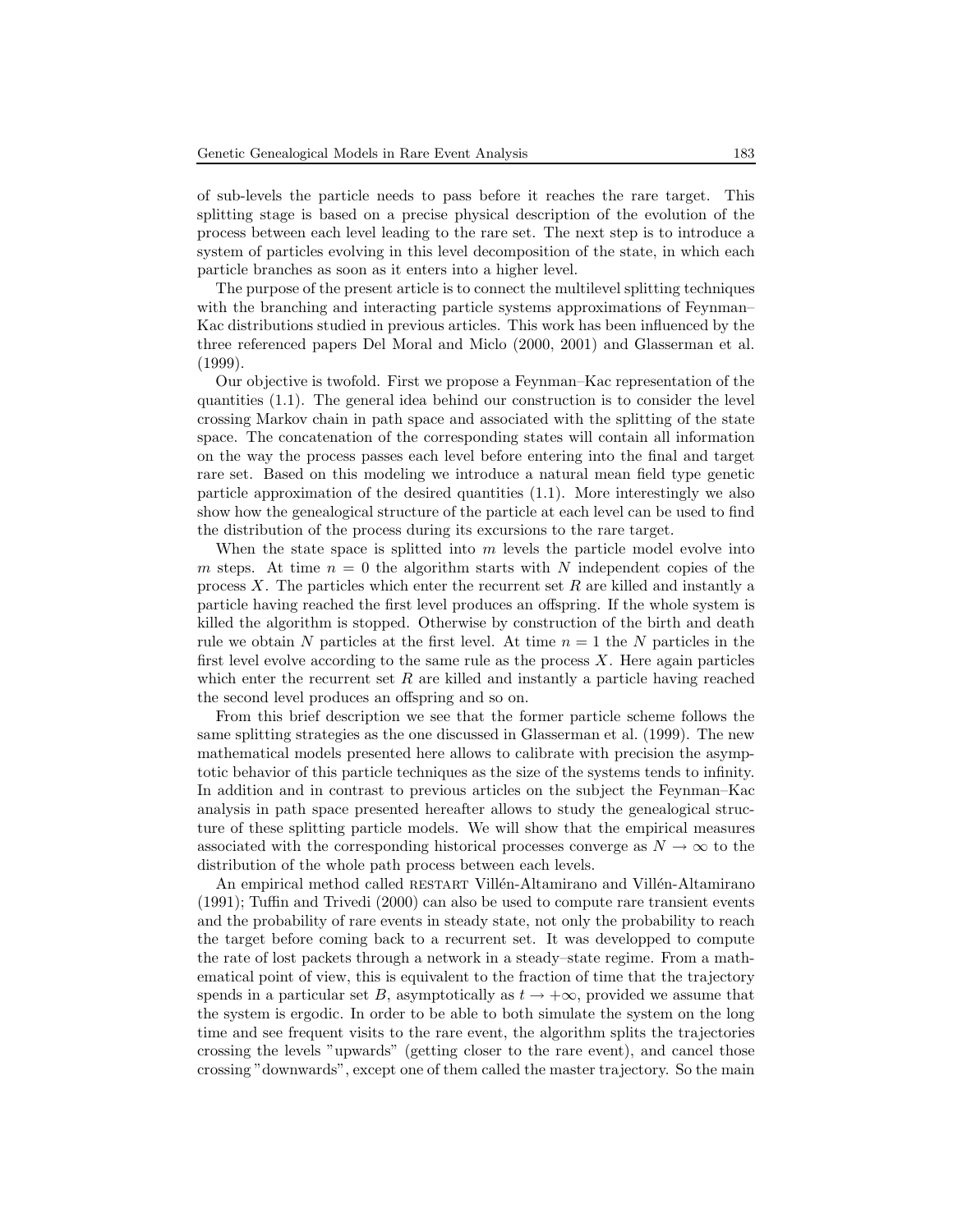purpose of this algorithm is quite different from the one of restart. It is used by practitionners, but this method requires some mathematical approximations which are not yet well understood. Moreover this method is not taken into account by the previous formalism. So, a further work could be an extension of the former particle scheme for covering RESTART.

A short description of the paper is as follows. Section 2 of this paper sets out the Feynman–Kac representation of the quantities (1.1). Section 3 provides the description of the corresponding genetic-type interacting particle system approximating model. Section 4 introduces a path-valued interacting particle systems model for the historical process associated with the previous genetic algorithm. Finally, Section 5 deals with a numerical example, based on the Ornstein-Uhlenbeck process. Estimation of exit time for diffusions controlled by potentials are suggested also, since the lack of exact calculations, even if some heuristics may be applied.

#### 2. Multi-level Feynman–Kac formulae

In practice the process X, before visiting R or entering into the desired set B, passes through a decreasing sequence of closed sets

$$
B=B_{m+1}\subset B_m\subset\cdots\subset B_1\subset B_0.
$$

The parameter m and the sequence of level sets depend on the problem at hand. We choose the level sets to be nested to ensure that the process X cannot enter  $B_n$ before visiting  $B_{n-1}$ . The choice of the recurrent set R depends on the nature of the underlying process  $X$ . To visualize these level sets we propose hereafter the two "dual" constructions corresponding to the two "dual" interpretations presented in the introduction.

- In the ballistic regime the decreasing sequence  $B = B_{m+1} \subset B_m \subset \cdots \subset$  $B_1 \subset B_0$  represents the physical levels the process X needs to pass before it reaches B.
- In the case of a particle X evolving in a pocket  $C$  of the state space  $S$ containing "hard obstacles" the sequence  $B = B_{m+1} \subset B_m \subset \cdots \subset B_1 \subset$  $B_0$  represents the exit level sets the process needs to reach to get out of  $C$ before beeing killed by an obstacle.

To capture the behavior of X between the different levels  $B = B_{m+1} \subset B_m \subset \cdots \subset$  $B_1 \subset B_0$  we introduce the discrete event–driven stochastic sequence

$$
\mathcal{X}_n = (X_t, T_{n-1} \wedge T \le t \le T_n \wedge T) \in E \quad \text{with} \quad E = \bigcup_{t' \le t''} \mathbb{D}([t', t''], S)
$$

for any  $1 \leq n \leq m+1$ , where  $T_n$  represents the first time X reaches  $B_n$ , that is

$$
T_n = \inf\{t \ge 0 \,:\ X_t \in B_n\}
$$

with the convention inf  $\emptyset = \infty$ . At this point we need to endow E with a  $\sigma$ -algebra. First we extend all the trajectories  $\mathfrak X$  by 0 such that they are defined on the whole real line. We denote by  $\mathfrak X$  the corresponding extended trajectory. They are then element of  $\mathbb{D}(\mathbb{R}, S)$ , on which we consider the  $\sigma$ -algebra generated by the Skorohod metric. Then we consider the product space  $\tilde{E} = \mathbb{D}(\mathbb{R}, S) \times \bar{\mathbb{R}}_+ \times \bar{\mathbb{R}}_+$  endowed with the product  $\sigma$ -algebra. Finally to any element  $\mathcal{X} \in E$ , defined on an interval [s, t], we associate  $(\hat{X}, s, t) \in \hat{E}$ . So we have imbedded E in E in such a way that all the standard functionals  $(sup, inf, \ldots)$  have good measurability properties. We denote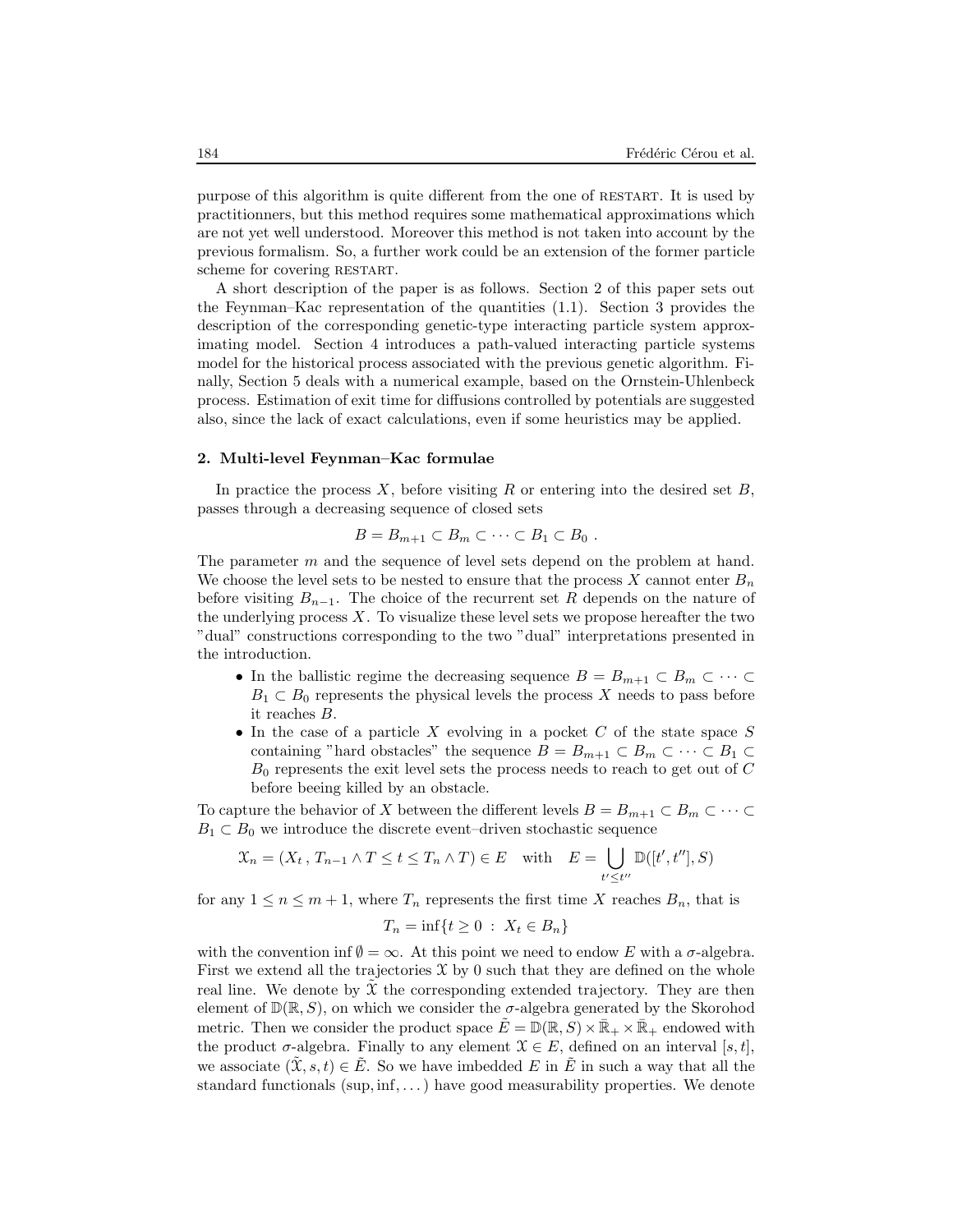by  $\mathcal{B}_b(E)$  the measurable bounded functions from E (or equivalently its image in  $E)$  into  $\mathbb{R}$ .

Throughout this paper we will take the following convention:  $T_q = 0$  for all  $q < 0$ .

Notice that

- if  $T < T_{n-1}$ , then  $\mathcal{X}_n = \{X_T\}$  and  $X_{T_n \wedge T} = X_T \notin B_n$ ,
- if  $T_{n-1} \leq T < T_n$ , then  $\mathcal{X}_n = (X_t, T_{n-1} \leq t \leq T)$  and  $X_{T_n \wedge T} = X_T \notin B_n$ ,
- finally, if  $T_n \leq T$ , then  $\mathcal{X}_n = (X_t, T_{n-1} \leq t \leq T_n)$  represents the path of

X between the successive levels  $B_{n-1}$  and  $B_n$ , and  $X_{T_n \wedge T} = X_{T_n} \in B_n$ . Consequently,  $X_{T_n \wedge T} \in B_n$  if and only if  $T_n \leq T$ . By construction we also notice that

$$
T_0 = 0 \le T_1 \le \dots \le T_m \le T_{m+1} = T_B
$$

and for each n

$$
(T_{n-1} > T) \Rightarrow (T_p > T \text{ and } \mathcal{X}_p = \{X_T\} \not\subset B_p \text{, for all } p \geq n)
$$
.

From these observations we can alternatively define the times  $T_n$  by the inductive formula

$$
T_n = \inf\{t \ge T_{n-1} : X_t \in B_n\}
$$

with the convention inf  $\emptyset = \infty$  so that  $T_n > T$  if either  $T_{n-1} > T$  or if starting in  $B_{n-1}$  at time  $T_{n-1}$  the process never reaches  $B_n$  before time T. We also observe that

$$
(T_B \le T) \Leftrightarrow (T_{m+1} \le T) \Leftrightarrow (T_1 \le T, \cdots, T_{m+1} \le T)
$$

By the strong Markov property we check that the stochastic sequence  $(\mathcal{X}_0, \dots,$  $\mathfrak{X}_{m+1}$ ) forms an E-valued Markov chain. One way to check whether the path has succeeded to reach the desired n-th level is to consider the potential functions  $g_n$ on E defined for each  $x = (x_t, t' \le t \le t'') \in \mathbb{D}([t', t''], S)$  with  $t' \le t''$  by

$$
g_n(x) = 1_{\left(x_{t^{\prime\prime}} \in B_n\right)}
$$

In this notation, we have for each  $n$ 

$$
(T_n \leq T) \Leftrightarrow (T_1 \leq T, \cdots, T_n \leq T) \Leftrightarrow (g_1(\mathfrak{X}_1) = 1, \cdots, g_n(\mathfrak{X}_n) = 1),
$$

i.e.

$$
1_{(T_n \leq T)} = \prod_{k=0}^n g_k(\mathfrak{X}_k) ,
$$

and

$$
f(\mathfrak{X}_n) 1_{(T_n \leq T)} = f(X_t, T_{n-1} \leq t \leq T_n) 1_{(T_n \leq T)}.
$$

For later purpose, we introduce the following notation

$$
(\mathfrak{X}_0,\cdots,\mathfrak{X}_n) = (X_0,(X_t, 0 \leq t \leq T_1 \wedge T),\cdots,(X_t, T_{n-1} \wedge T \leq t \leq T_n \wedge T))
$$

$$
= [X_t, 0 \le t \le T_n \wedge T].
$$

Introducing the Feynman–Kac distribution  $\eta_n$  defined by

$$
\eta_n(f) = \frac{\gamma_n(f)}{\gamma_n(1)} \quad \text{with} \quad \gamma_n(f) = \mathbb{E}(f(\mathfrak{X}_n) \prod_{k=0}^{n-1} g_k(\mathfrak{X}_k)) \;,
$$

for any bounded measurable function  $f$  defined on  $E$ , we are now able to state the following Feynman–Kac representation of the quantities (1.1).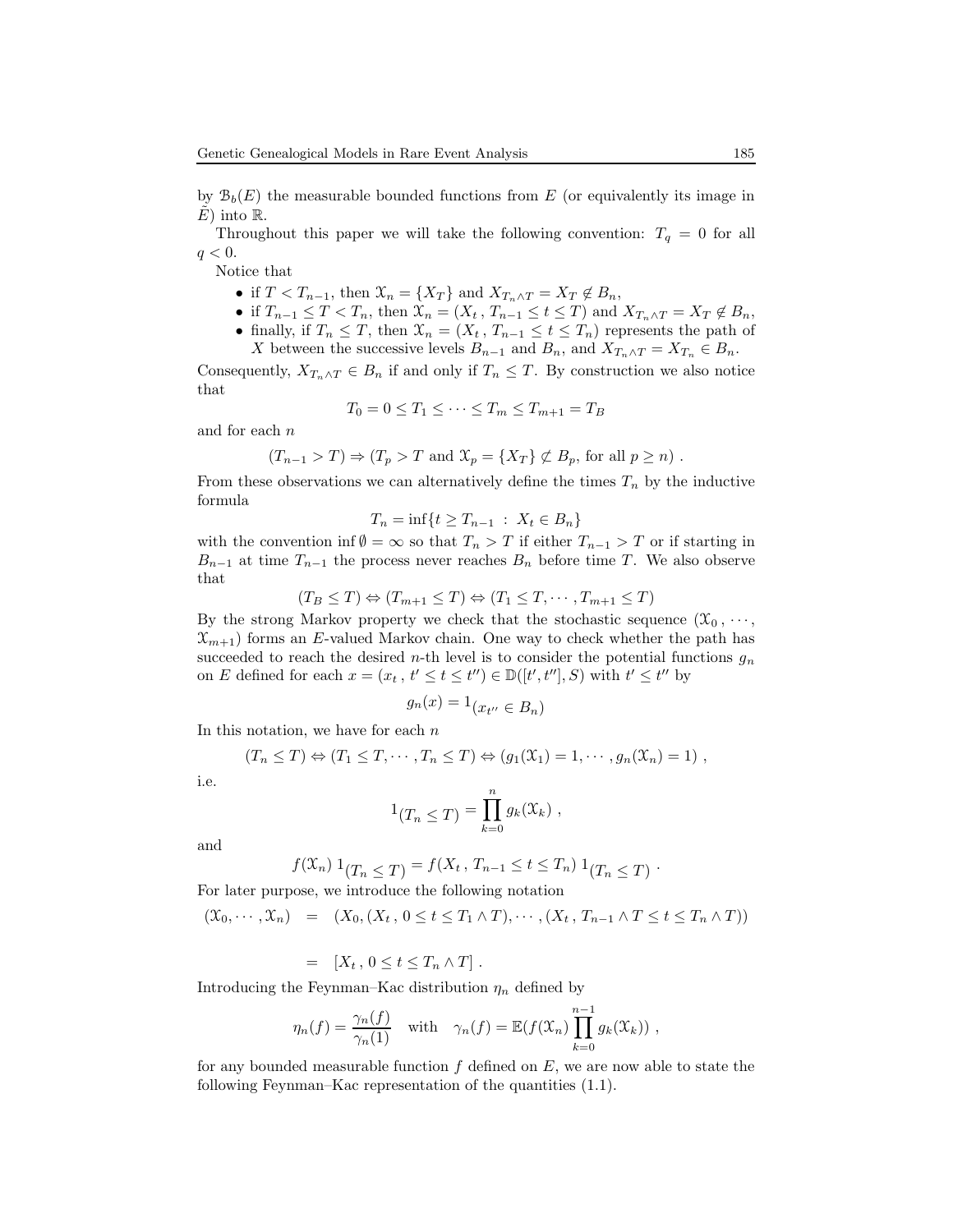**Theorem 2.1** (Multilevel Feynman–Kac formula). For any n and for any  $f \in$  $\mathcal{B}_b(E)$  we have

$$
\mathbb{E}(f(X_t, T_{n-1} \le t \le T_n) | T_n \le T) = \frac{\mathbb{E}(f(X_n) \prod_{p=0}^n g_p(X_p))}{\mathbb{E}(\prod_{p=0}^n g_p(X_p))} = \frac{\gamma_n(g_nf)}{\gamma_n(g_n)},
$$

and

$$
\mathbb{P}(T_n \leq T) = \mathbb{E}(\prod_{k=0}^n g_k(\mathfrak{X}_k)) = \gamma_n(g_n) = \gamma_{n+1}(1) .
$$

In addition for any  $f \in B_b(E^{n+1})$  we have that

$$
\mathbb{E}(f([X_t, 0 \le t \le T_n]) | T_n \le T) = \frac{\mathbb{E}(f(\mathfrak{X}_0, \dots, \mathfrak{X}_n) \prod_{p=0}^n g_p(\mathfrak{X}_p))}{\mathbb{E}(\prod_{p=0}^n g_p(\mathfrak{X}_p))}
$$

The straightforward formula

$$
\mathbb{P}[T_n \leq T] = \prod_{k=0}^n \mathbb{P}[T_k \leq T | T_{k-1} \leq T],
$$

which shows how the very small probability of a rare event can be decomposed into the product of reasonably small but not too small conditional probabilities, each of which corresponding to the transition between two events, can also be derived from the the well–known identity

$$
\gamma_{n+1}(1) = \prod_{k=0}^n \eta_k(g_k) ,
$$

and will provide the basis for the efficient numerical approximation in terms of an interacting particle system. These conditional probabilities are not known in advance, and are learned by the algorithm as well.

#### 3. Genetic approximating models

In previous studies Del Moral and Miclo (2000, 2001) we design a collection of branching and interacting particle systems approximating models for solving a general class of Feynman–Kac models. These particle techniques can be used to solve the formulae presented in Theorem 2.1. We first focus on a simple mutation/selection genetic algorithm.

3.1. Classical scheme. To describe this particle approximating model we first recall that the Feynman–Kac distribution flow  $\eta_n \in \mathcal{P}(E)$  defined by

$$
\eta_n(f) = \frac{\gamma_n(f)}{\gamma_n(1)} \quad \text{with} \quad \gamma_n(f) = \mathbb{E}(f(\mathfrak{X}_n) \prod_{p=0}^{n-1} g_p(\mathfrak{X}_p))
$$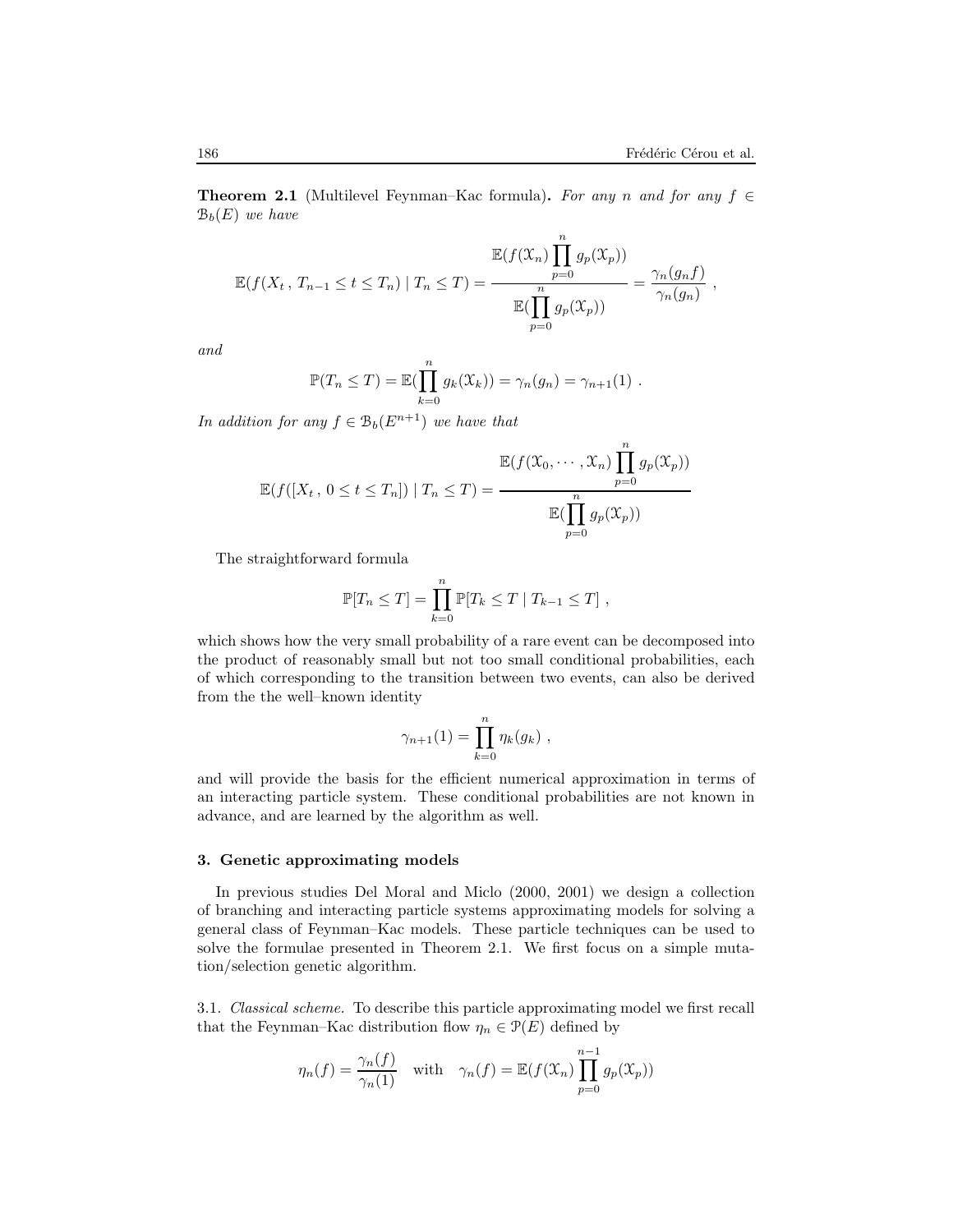is solution of the following measure valued dynamical system

$$
\eta_{n+1} = \Phi_{n+1}(\eta_n) \tag{3.1}
$$

The mappings  $\Phi_{n+1}$  from the set of measures

$$
\mathcal{P}_n(E) = \{ \eta \in \mathcal{P}(E) \, , \, \eta(g_n) > 0 \}
$$

into  $\mathcal{P}(E)$  are defined by

$$
\Phi_{n+1}(\eta)(dx') = (\Psi_n(\eta) \mathcal{K}_{n+1})(dx') = \int_E \Psi_n(\eta)(dx) \mathcal{K}_{n+1}(x, dx')
$$

The Markov kernels  $\mathcal{K}_n(x, dx')$  represent the Markov transitions of the chain  $\mathcal{X}_n$ . The updating mappings  $\Psi_n$  are defined from  $\mathcal{P}_n(E)$  into  $\mathcal{P}_n(E)$  and for any  $\eta \in$  $\mathcal{P}_n(E)$  and  $f \in \mathcal{B}_b(E)$  by the formula

$$
\Psi_n(\eta)(f) = \eta(f g_n)/\eta(g_n)
$$

Thus we see that the recursion  $(3.1)$  involves two separate selection / mutation transitions

$$
\eta_n \in \mathcal{P}(E) \xrightarrow{\text{selection}} \widehat{\eta}_n = \Psi_n(\eta_n) \in \mathcal{P}(E) \xrightarrow{\text{mutation}} \eta_{n+1} = \widehat{\eta}_n \mathcal{K}_{n+1} \in \mathcal{P}(E) \tag{3.2}
$$

It is also conventient to recall that the finite and positive measures  $\gamma_n$  on E can be expressed in terms of the flow  $\{\eta_0, \dots, \eta_n\}$ , using the easily checked formula

$$
\gamma_n(f) = \eta_n(f) \prod_{p=0}^{n-1} \eta_p(g_p)
$$

In these notations we readily observe that

$$
\gamma_n(g_n) = \mathbb{P}(T_n \leq T)
$$

and

$$
\widehat{\eta}_n(f) = \Psi_n(\eta_n)(f) = \mathbb{E}(f(X_t, T_{n-1} \le t \le T_n) | T_n \le T)
$$

The genetic type N–particle system associated with an abstract measure valued process of the form (3.1) is the Markov chain  $\xi_n = (\xi_n^1, \dots, \xi_n^N)$  taking values at each time n in the product state spaces  $E^N \cup {\{\Delta\}}$  where  $\Delta$  stands for a cemetery or coffin point. Its transitions are defined as follows. For any configuration  $x =$ 

$$
(x1,..., xN) \in EN \text{ such that } \frac{1}{N} \sum_{i=1}^{N} \delta_{x^{i}} \in \mathcal{P}_{n}(E) \text{ we set}
$$

$$
\mathbb{P}(\xi_{n+1} \in dy \mid \xi_{n} = x) = \prod_{p=1}^{N} \Phi_{n+1}(\frac{1}{N} \sum_{i=1}^{N} \delta_{x^{i}})(dy^{p})
$$
(3.3)

where  $dy = dy^1 \times \cdots \times dy^N$  is an infinitesimal neighborhood of  $y = (y^1, \dots, y^N) \in$  $E^N$ . When the system arrives in some configuration  $\xi_n = x$  such that

$$
\frac{1}{N}\sum_{i=1}^N\delta_{\mathop{\mathcal{X}}}^i\not\in\mathcal{P}_n(E)
$$

the particle algorithm is stopped and we set  $\xi_{n+1} = \Delta$ . The initial system of particles  $\xi_0 = (\xi_0^1, \dots, \xi_0^N)$  consists in N independent random variables with common law  $\eta_0 = \text{Law}(\mathfrak{X}_0) = \text{Law}(X_0)$ . The superscript  $i = 1, \dots, N$  represents the label of the particle and the parameter  $N$  is the size of the systems and the precision of the algorithm.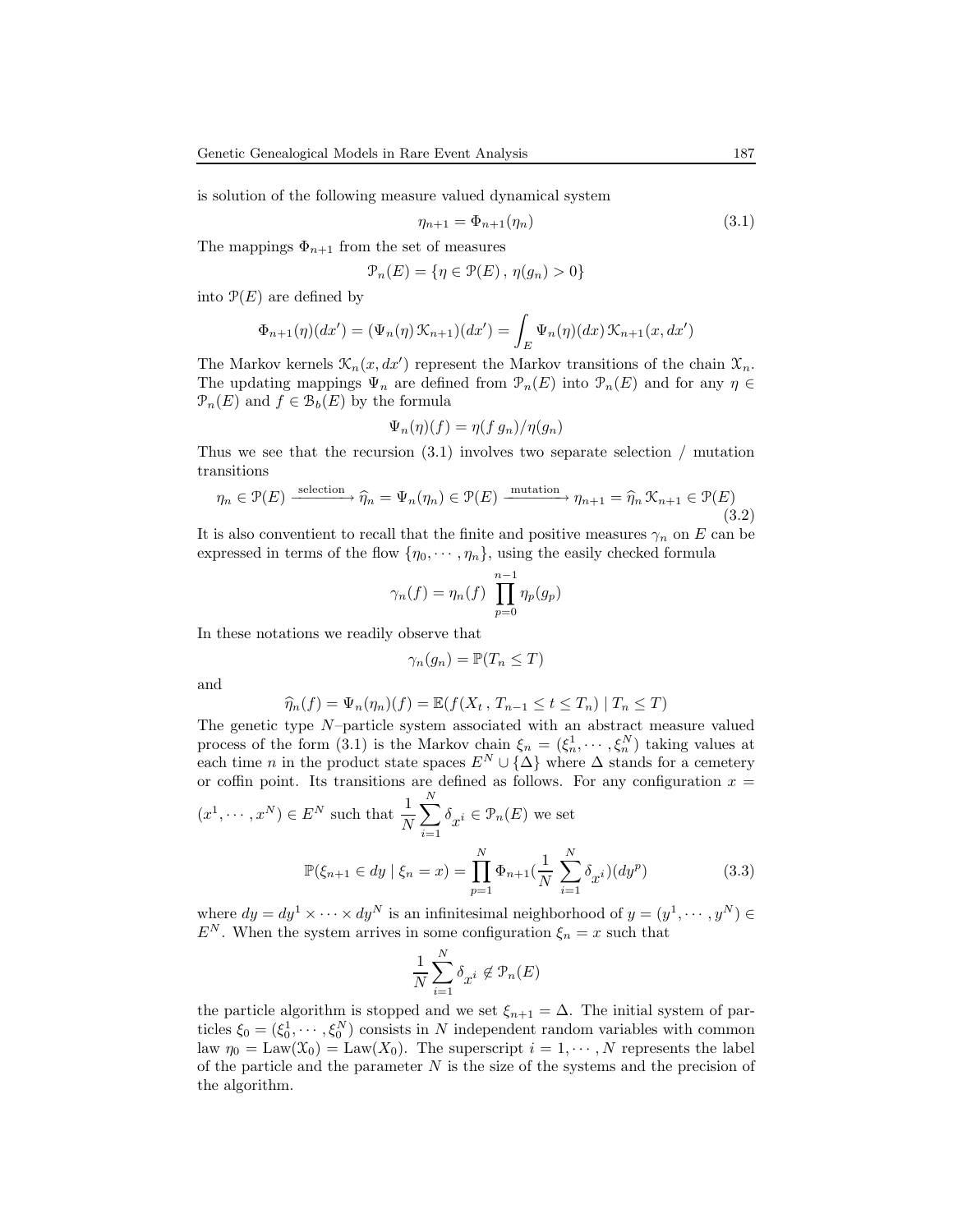Next we describe in more details the genetic evolution of the path-particles. At the time  $n = 0$  the initial configuration consists in N independent and identically distributed S-valued random variables  $\xi_0^i$  with common law  $\eta_0$ . Since we have  $g_0(u) = 1$  for  $\eta_0$ -almost every  $u \in S$ , we may discard the selection at time  $n = 0$ and set  $\hat{\xi}_0^i = \xi_0^i$  for each  $1 \leq i \leq N$ . If we use the convention  $T_{-1}^i = \hat{T}_{-1}^i = 0$  and if we set  $T_0^i = \tilde{T}_0^i = 0$  we notice that the single states  $\xi_0^i$  and  $\tilde{\xi}_0^i$  can be written in the path-form

$$
\xi_0^i = \xi_0^i(0) = (\xi_0^i(t), T_{-1}^i \le t \le T_0^i) \text{ and } \hat{\xi}_0^i = \hat{\xi}_0^i(0) = (\hat{\xi}_0^i(t), \hat{T}_{-1}^i \le t \le \hat{T}_0^i)
$$

The **mutation transition**  $\xi_n \to \xi_{n+1}$  at time  $(n + 1)$  is defined as follows. If  $\widehat{\xi}_n = \Delta$  we set  $\xi_{n+1} = \Delta$ . Otherwise during mutation, independently of each other, each selected path-particle

$$
\widehat{\xi}^i_n=(\widehat{\xi}^i_n(t)\,,\,\widehat{T}^{-,i}_n\leq t\leq \widehat{T}^{+,i}_n)
$$

evolves randomly according to the Markov transition  $\mathcal{K}_{n+1}$  of the Markov chain  $\mathfrak{X}_{n+1}$  at time  $(n+1)$  so that

$$
\xi_{n+1}^i = (\xi_{n+1}^i(t), T_{n+1}^{-,i} \le t \le T_{n+1}^{+,i})
$$

is a random variable with distribution  $\mathcal{K}_{n+1}(\hat{\xi}_n^i, dx')$ .

In other words, the algorithm goes like this between steps  $n$  and  $n + 1$ . For each particle *i* we start a trajectory from  $\hat{\xi}_n^i$  at time  $T_{n+1}^{-,i} = \hat{T}_n^{+,i}$ , and let it evolve randomly as a copy  $\{\xi_{n+1}^i(s), s \geq T_{n+1}^{-i}\}\$  of the process  $\{X_s, s \geq T_{n+1}^{-i}\}\$ , until the stopping time  $T^i_{+,n+1}$ , which is either

$$
T_{n+1}^{+,i} = \inf \{ t \ge T_{n+1}^{-,i} : \xi_{n+1}^{i}(t) \in B_{n+1} \cup R \},\
$$

in case of a recurrent set to be avoided, or

$$
T_{n+1}^{+,i} = T \wedge \inf \{ t \ge T_{n+1}^{-,i} : \xi_{n+1}^{i}(t) \in B_{n+1} \},\
$$

in case of a deterministic final time, depending on the problem at hand.

The **selection transition**  $\xi_{n+1} \to \xi_{n+1}$  is defined as follows. From the previous mutation transition we obtain  $N$  path-particle

$$
\xi_{n+1}^i = (\xi_{n+1}^i(t), T_{n+1}^{-,i} \le t \le T_{n+1}^{+,i})
$$

Only some of these particle have succeeded to reach to desired set  $B_{n+1}$  and the other ones have failed. We denote by  $I_{n+1}^N$  the labels of the particles having succeeded to reach the  $(n + 1)$ -th level

$$
I_{n+1}^N = \{i = 1, \cdots, N : \xi_{n+1}^i(T_{n+1}^{+,i}) \in B_{n+1}\}\
$$

If  $I_{n+1}^N = \emptyset$  then none of the particles have succeeded to reach the desired level. Since

$$
I_{n+1}^N = \emptyset \iff \frac{1}{N} \sum_{i=1}^N g_{n+1}(\xi_{n+1}^i) = 0 \iff \frac{1}{N} \sum_{i=1}^N \delta_{\xi_{n+1}^i} \notin \mathcal{P}_{n+1}(E)
$$

we see that in this situation the algorithm is stopped and  $\hat{\xi}_{n+1} = \Delta$ . Otherwise the selection transition of the N-particle models (3.3) and (3.5) are defined as follows. In the first situation the system  $\hat{\xi}_{n+1} = (\hat{\xi}_{n+1}^1, \cdots, \hat{\xi}_{n+1}^N)$  consists in N independent (given the past until the last mutation) random variables

$$
\widehat{\xi}_{n+1}^i = (\widehat{\xi}_{n+1}^i(t), \widehat{T}_{n+1}^{-,i} \le t \le \widehat{T}_{n+1}^{+,i})
$$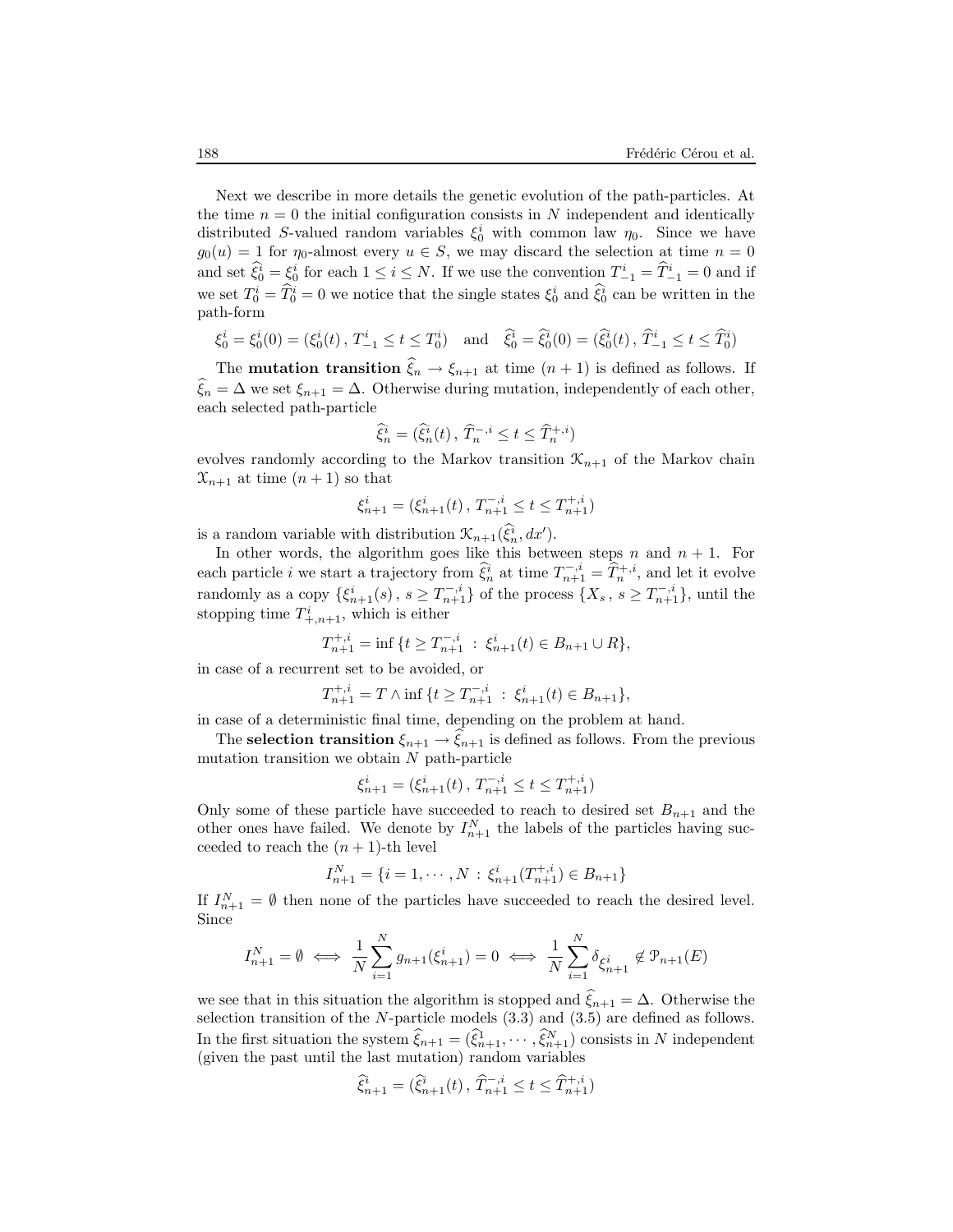with common distribution

$$
\Psi_{n+1}(\frac{1}{N}\sum_{i=1}^{N}\delta_{\xi_{n+1}^{i}}) = \sum_{i=1}^{N}\frac{g_{n+1}(\xi_{n+1}^{i})}{\sum_{j=1}^{N}g_{n+1}(\xi_{n+1}^{j})}\delta_{\xi_{n+1}^{i}}
$$

$$
= \frac{1}{|I_{n+1}^{N}|}\sum_{i\in I_{n+1}^{N}}\delta_{(\xi_{n+1}^{i}(t), T_{n+1}^{-, i})} \leq t \leq T_{n+1}^{+,i}
$$

In simple words, we draw them uniformly among the sucessfull pieces of trajectories  $\{\xi_{n+1}^i, i \in I_{n+1}^N\}.$ 

3.2. Alternate scheme. As mentioned above the choice of the N-particle approximating model of (3.1) is not unique. Below, we propose an alternative scheme which contains in some sense less randomness Del Moral et al. (2001b). The key idea is to notice that the updating mapping  $\Psi_n : \mathcal{P}_n(E) \to \mathcal{P}_n(E)$  can be rewritten in the following form

$$
\Psi_n(\eta)(dx') = (\eta \, \mathcal{S}_n(\eta))(dx') = \int_E \eta(dx) \, \mathcal{S}_n(\eta)(x, dx') \;, \tag{3.4}
$$

with the collection of Markov transition kernels  $\mathcal{S}_n(\eta)(x, dx')$  on E defined by

$$
\mathcal{S}_n(\eta)(x, dx') = (1 - g_n(x)) \Psi_n(\eta)(dx') + g_n(x) \delta_x(dx') ,
$$

where

$$
g_n(x) = 1_{(g_n(x) = 1)} = 1_{(x \in g_n^{-1}(1))},
$$

and where  $g_n^{-1}(1)$  stands for the set of paths in E entering the level  $B_n$ , that is

$$
g_n^{-1}(1) = \{x \in E : g_n(x) = 1\} = \{x \in \mathbb{D}([t', t''], S), t' \le t'': x_{t''} \in B_n\}.
$$

Indeed

$$
(\eta S_n(\eta))(dx') = \Psi_n(\eta)(dx') (1 - \eta(g_n)) + \int_E \eta(dx) g_n(x) \delta_x(dx') ,
$$

hence

$$
(\eta S_n(\eta))(f) = \Psi_n(\eta)(f) (1 - \eta(g_n)) + \eta(f g_n) = \Psi_n(\eta)(f) ,
$$

for any bounded measurable function  $f$  defined on  $E$ , which proves (3.4). In this notation, (3.1) can be rewritten as

$$
\eta_{n+1} = \eta_n \, \mathcal{K}_{n+1}(\eta_n) \ ,
$$

with the composite Markov transition kernel  $\mathcal{K}_{n+1}(\eta)$  defined by

$$
\mathcal{K}_{n+1}(\eta)(x, dx') = (\mathcal{S}_n(\eta) \mathcal{K}_{n+1})(x, dx') = \int_E \mathcal{S}_n(\eta)(x, dx'') \mathcal{K}_{n+1}(x'', dx')
$$

The alternative N-particle model associated with this new description is defined as before by replacing (3.3) by

$$
\mathbb{P}(\xi_{n+1} \in dy \mid \xi_n = x) = \prod_{p=1}^{N} \mathcal{K}_{n+1}(\frac{1}{N} \sum_{i=1}^{N} \delta_{x^i})(x^p, dy^p)
$$
(3.5)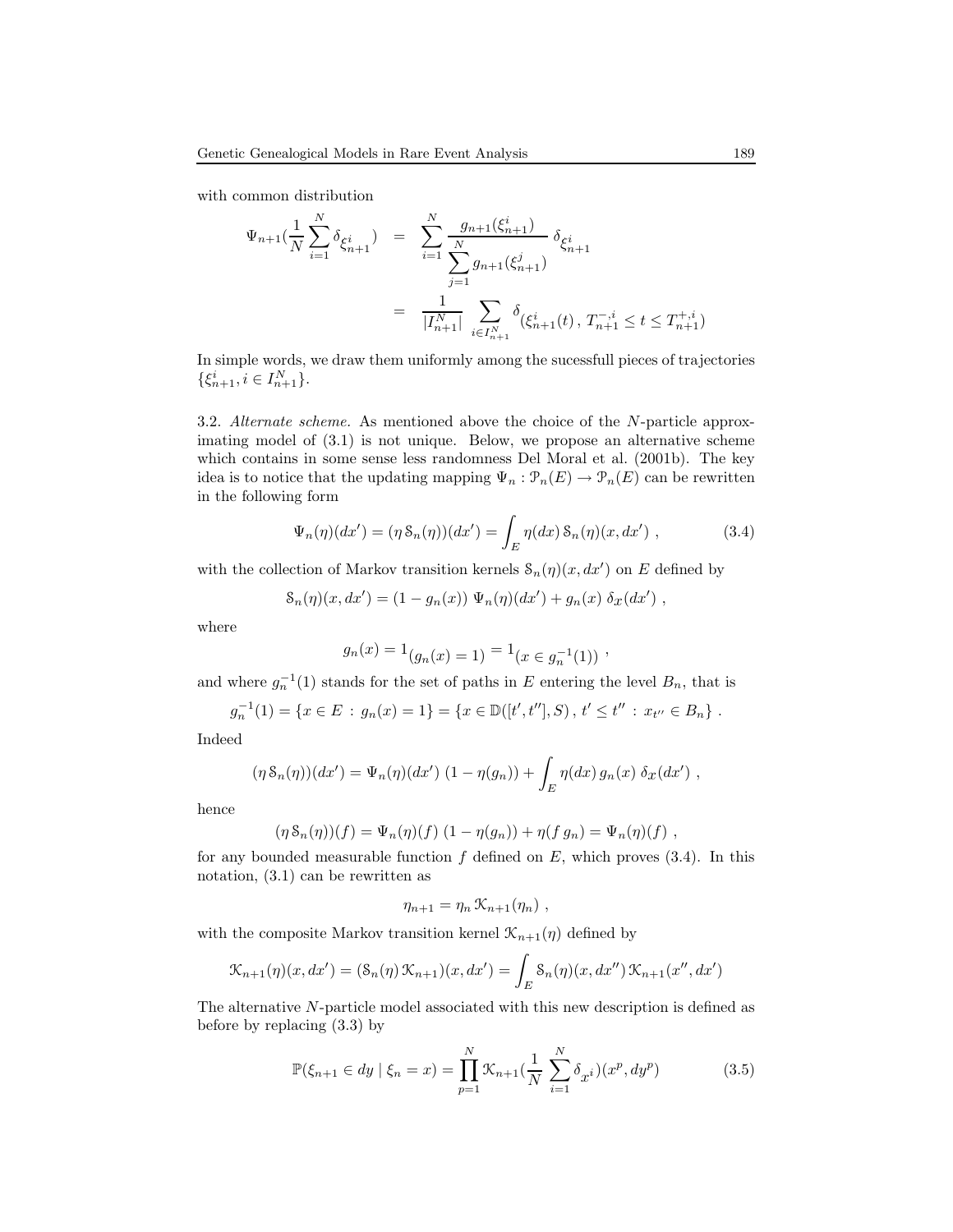By definition of  $\Phi_{n+1}$  and  $\mathcal{K}_{n+1}(\eta)$  we have for any configuration  $x = (x^1, \dots, x^N)$ in  $E^N$  with  $\frac{1}{N}$  $\stackrel{N}{\blacklozenge}$  $\sum_{i=1} \delta_{x^i} \in \mathcal{P}_n(E)$  $\Phi_{n+1}(\frac{1}{\lambda})$ N  $\stackrel{N}{\blacklozenge}$  $i=1$  $\delta_{x^i}(dv) = \sum_{n=1}^{N}$  $i=1$  $g_n(x^i)$  $\stackrel{N}{\blacklozenge}$  $j=1$  $g_n(x^j)$  $\mathcal{K}_{n+1}(x^i, dv)$ 

In much the same way we find that

$$
\mathcal{K}_{n+1}(\frac{1}{N}\sum_{i=1}^{N}\delta_{x^{i}}) = \mathcal{S}_{n}(\frac{1}{N}\sum_{i=1}^{N}\delta_{x^{i}}) \mathcal{K}_{n+1}
$$

with the selection transition

$$
\mathcal{S}_n\left(\frac{1}{N}\sum_{i=1}^N \delta_{x^i}\right)(x^p, dv) = (1 - g_n(x^p)) \Psi_n\left(\frac{1}{N}\sum_{i=1}^N \delta_{x^i}\right)(dv) + g_n(x^p) \delta_{x^p}(dv)
$$

where

$$
\Psi_n(\frac{1}{N}\sum_{i=1}^N \delta_{x^i}) = \sum_{i=1}^N \frac{g_n(x^i)}{\sum_{j=1}^N g_n(x^j)} \delta_{x^i}
$$

Thus, we see that the transition  $\xi_n \to \xi_{n+1}$  of the former Markov models splits up into two separate genetic type mechanisms

$$
\xi_n \in E^N \cup \{\Delta\} \xrightarrow{\text{ selection}} \hat{\xi}_n = (\hat{\xi}_n^i)_{1 \leq i \leq N} \in E^N \cup \{\Delta\} \xrightarrow{\text{mutation}} \xi_{n+1} \in E^N \cup \{\Delta\}
$$

By construction we notice that

$$
\xi_n = \Delta \implies \forall p \ge n \quad \xi_p = \Delta \text{ and } \hat{\xi}_p = \Delta
$$

By definition of the path valued Markov chain  $\mathfrak{X}_n$  this genetic model consists in N-path valued particles

$$
\xi_n^i = (\xi_n^i(t), T_n^{-,i} \le t \le T_n^{+,i}) \in \mathbb{D}([T_n^{-,i}, T_n^{+,i}], S)
$$
  

$$
\widehat{\xi}_n^i = (\widehat{\xi}_n^i(t), \widehat{T}_n^{-,i} \le t \le \widehat{T}_n^{+,i}) \in \mathbb{D}([\widehat{T}_n^{-,i}, \widehat{T}_n^{+,i}], S).
$$

The random time-pairs  $(T_n^{-,i}, T_n^{+,i})$  and  $(\hat{T}_n^{-,i}, \hat{T}_n^{+,i})$  represent the first and last time of the corresponding paths.

In the alternative model (3.5) each particle

$$
\widehat{\xi}_{n+1}^i = (\widehat{\xi}_{n+1}^i(t), \widehat{T}_{n+1}^{-,i} \le t \le \widehat{T}_{n+1}^{+,i})
$$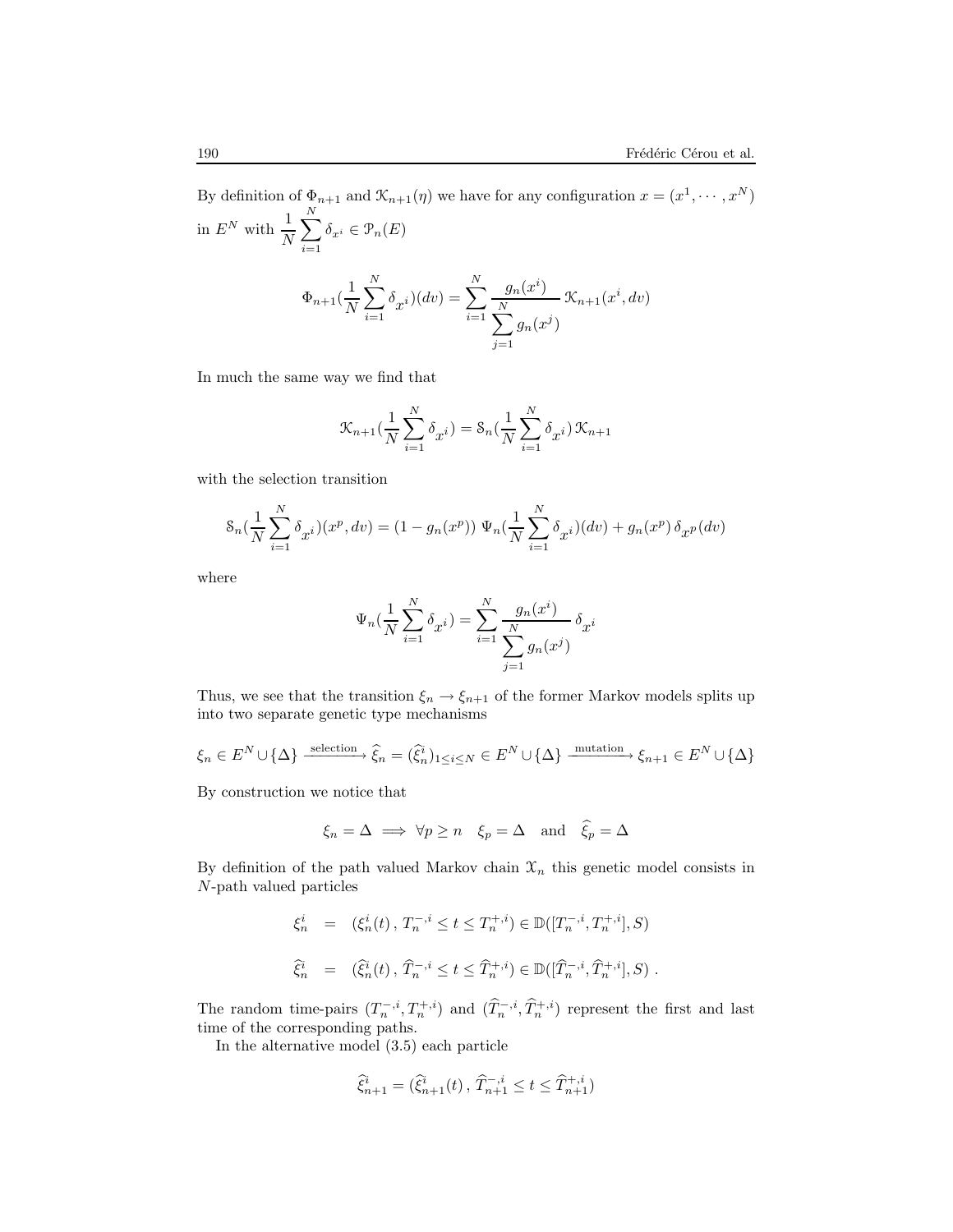is sampled according to the selection distribution

$$
\begin{split} & \delta_{n+1}(\frac{1}{N}\sum_{j=1}^{N}\delta_{\xi_{n+1}^{j}})(\xi_{n+1}^{i},dv) \\ &= (1-g_{n+1}(\xi_{n+1}^{i}))\,\Psi_{n}(\frac{1}{N}\sum_{j=1}^{N}\delta_{\xi_{n+1}^{j}})(dv) \,+\, g_{n+1}(\xi_{n+1}^{i})\,\delta_{\xi_{n+1}^{i}}(dv) \\ &= 1_{\left(\xi_{n+1}^{i}(T_{n+1}^{+,i})\notin B_{n+1}\right)}\,\Psi_{n}(\frac{1}{N}\sum_{j=1}^{N}\delta_{\xi_{n+1}^{j}})(dv) \\ &+ 1_{\left(\xi_{n+1}^{i}(T_{n+1}^{+,i})\in B_{n+1}\right)}\,\delta_{\xi_{n+1}^{i}}(dv) \end{split}
$$

More precisely we have

$$
\xi_{n+1}^i(T_{n+1}^{+,i}) \in B_{n+1} \implies \hat{\xi}_{n+1}^i = \xi_{n+1}^i.
$$

In the opposite we have  $\xi_{n+1}^i(T_{n+1}^{+,i}) \notin B_{n+1}$  when the particle has not succeeded to reach the  $(n + 1)$ -th level. In this case  $\hat{\xi}_{n+1}^i$  is chosen randomly and uniformly in the set

$$
\{\xi_{n+1}^j : \xi_{n+1}^j(T_{n+1}^{+,j}) \in B_{n+1}\} = \{\xi_{n+1}^j : j \in I_{n+1}^N\},\
$$

of all particle having succeeded to enter into  $B_{n+1}$ . In other words each particle which does not enter into the  $(n + 1)$ –th level is killed and instantly a different particle in the  $B_{n+1}$  level splits into two offsprings.

We denote by  $\tau^N$  the lifetime of the N-genetic model

$$
\tau^N = \inf \{ n \ge 0 : \frac{1}{N} \sum_{i=1}^N \delta_{\xi_n^i} \notin \mathcal{P}_n(E) \}.
$$

For each time  $n < \tau^N$  we denote by  $\eta_n^N$  and  $\widehat{\eta}_n^N$  the particle density profiles associated with the M nortial model ciated with the N-particle model

$$
\eta_n^N = \frac{1}{N} \sum_{i=1}^N \delta_{\xi_n^i} \quad \text{and} \quad \widehat{\eta}_n^N = \Psi_n(\eta_n^N) .
$$

For each time  $n < \tau^N$  the N-particle approximating measures  $\gamma_n^N$  associated with  $\gamma_n$  are defined for any  $f \in \mathcal{B}_b(E)$  by

$$
\gamma_n^N(f) = \eta_n^N(f) \prod_{p=0}^{n-1} \eta_p^N(g_p) .
$$

Note that

$$
\gamma_{n+1}^N(1) = \gamma_n^N(g_n) = \prod_{p=0}^n \eta_p^N(g_p) = \prod_{p=1}^n \frac{|I_p^N|}{N},
$$

and

$$
\widehat{\eta}_n^N = \Psi_n(\eta_n^N) = \frac{1}{|I_n^N|} \sum_{i \in I_n^N} \delta(\xi_n^i(t), T_n^{-,i} \le t \le T_n^{+,i})
$$

The asymptotic behavior as  $N \to \infty$  of the interacting particle model we have constructed has been studied in many works. We refer the reader to the survey paper Del Moral and Miclo (2000) in the case of strictly positive potentials  $g_n$ and Cérou et al.  $(2002)$ ; Del Moral et al.  $(2001a)$  for non negative potentials. For the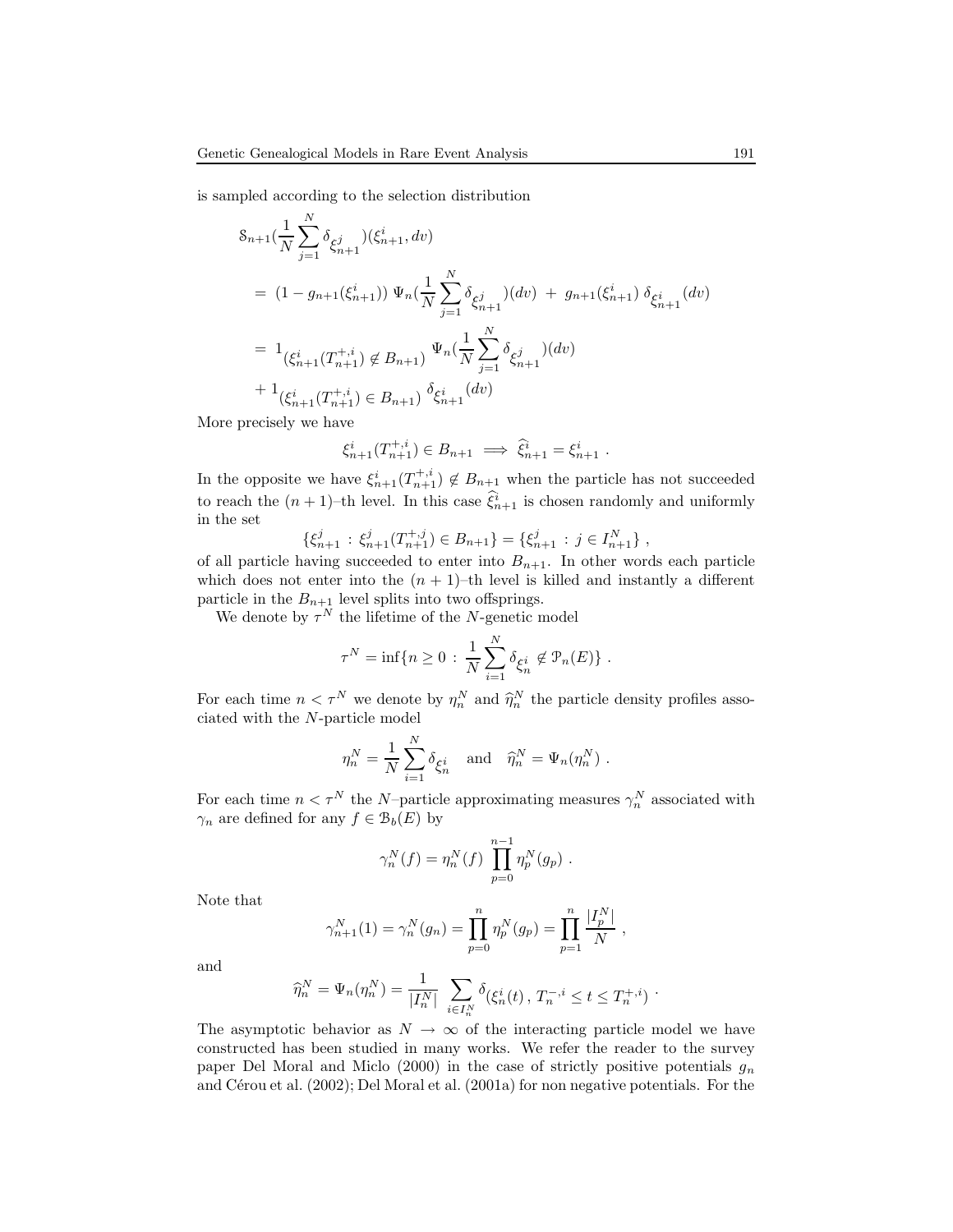convenience of the reader we have chosen to present the impact of some exponential and  $\mathbb{L}_p$ -mean error estimates, and a fluctuation result, in the analysis of rare events.

**Theorem 3.1.** For any  $0 \le n \le m+1$  there exists a finite constant  $c_n$  such that for any  $N \geq 1$ 

$$
\mathbb{P}(\tau^N \leq n) \leq c_n \exp(-N/c_n) .
$$

The particle estimates  $\gamma_n^N(g_n)$  are unbiased

$$
\mathbb{E}(\gamma_n^N(g_n) 1_{(\tau^N > n)}) = \mathbb{P}(T_n \le T)
$$

and for each  $p \geq 1$  we have

$$
(\mathbb{E}|\,\gamma_n^N(g_n)\,1_{(\tau^N > n)} - \mathbb{P}(T_n \leq T)\,|_p^p)^{1/p} \leq a_p\,b_n/\sqrt{N}\,,
$$

for some finite constant  $a_p < \infty$  which only depends on the parameter p, and for some finite constant  $b_n < \infty$  which only depends on the time parameter n. In addition, for any test function  $f \in \mathcal{B}_b(E)$ , with  $||f|| \leq 1$ 

$$
(\mathbb{E}|\,\widehat{\eta}_n^N(f)\,1_{(\tau^N > n)} - \mathbb{E}(f(X_t, T_{n-1} \le t \le T_n) \,|\, T_n \le T)\,|^{p})^{1/p} \le a_p b_n / \sqrt{N} \;.
$$

We illustrate the impact of this asymptotic convergence theorem by chosing some particular test functions. For each  $u > 0$  we define the function  $f^{(u)}$  on E by setting for each  $x = (x_r, s \le r \le t) \in \mathbb{D}([s,t], S)$  with  $s \le t$ ,

$$
f^{(u)}(x) = \begin{cases} 1 & \text{if } |t - s| \le u \\ 0 & \text{if } |t - s| > u \end{cases}
$$
 (3.6)

.

In this notation  $u \to \Psi_n(\eta_n)(f^{(u)})$  is the repartition function of the intertime  $T_n - T_{n-1}$  between two consecutive levels  $B_{n-1}$  and  $B_n$ , that is

$$
\Psi_n(\eta_n)(f^{(u)}) = \mathbb{P}(T_n - T_{n-1} \le u \mid T_n \le R)
$$

The particle approximation of this quantity is the proportion of paths having passed from  $B_{n-1}$  to  $B_n$  in time u.

Now a CLT-type result on the error fluctuations. Let us first introduce the following notation:

$$
a_n = \sum_{p=0}^n \mathbb{E} \left[ \left[ \Delta_{p-1,p}^n(T_p, X_{T_p}) \ 1_{T_p \le T} - 1 \right]^2 \ | T_{p-1} \le T \right],
$$

and

$$
b_n = \sum_{p=0}^n \mathbb{E} \left[ 1_{T_p \le T} \left[ \Delta_{p,p}^n(T_p, X_{T_p}) - 1 \right]^2 | T_{p-1} \le T \right],
$$

with the functions  $\Delta_{p,q}^n$  defined by

$$
\Delta_{p,q}^n(t,x)=\frac{\mathbb{P}(T_n\leq T|T_q=t,X_{T_q}=x)}{\mathbb{P}(T_n\leq T|T_p\leq T)}
$$

**Theorem 3.2.** For any  $0 \le n \le m$ , the sequence of random variables

$$
W_{n+1}^N = \sqrt{N} \left( 1_{\tau^N < n} \gamma_n^N(g_n) - \mathbb{P}(T_n \le T) \right)
$$

converges in distribution to a Gaussian  $N(0, \sigma_n^2)$ , with

$$
\sigma_n^2 = \mathbb{P}(T_n \leq T)^2 (a_n - b_n).
$$

We end this section with a physical discussion on the terms  $a_n$ , and  $b_n$ .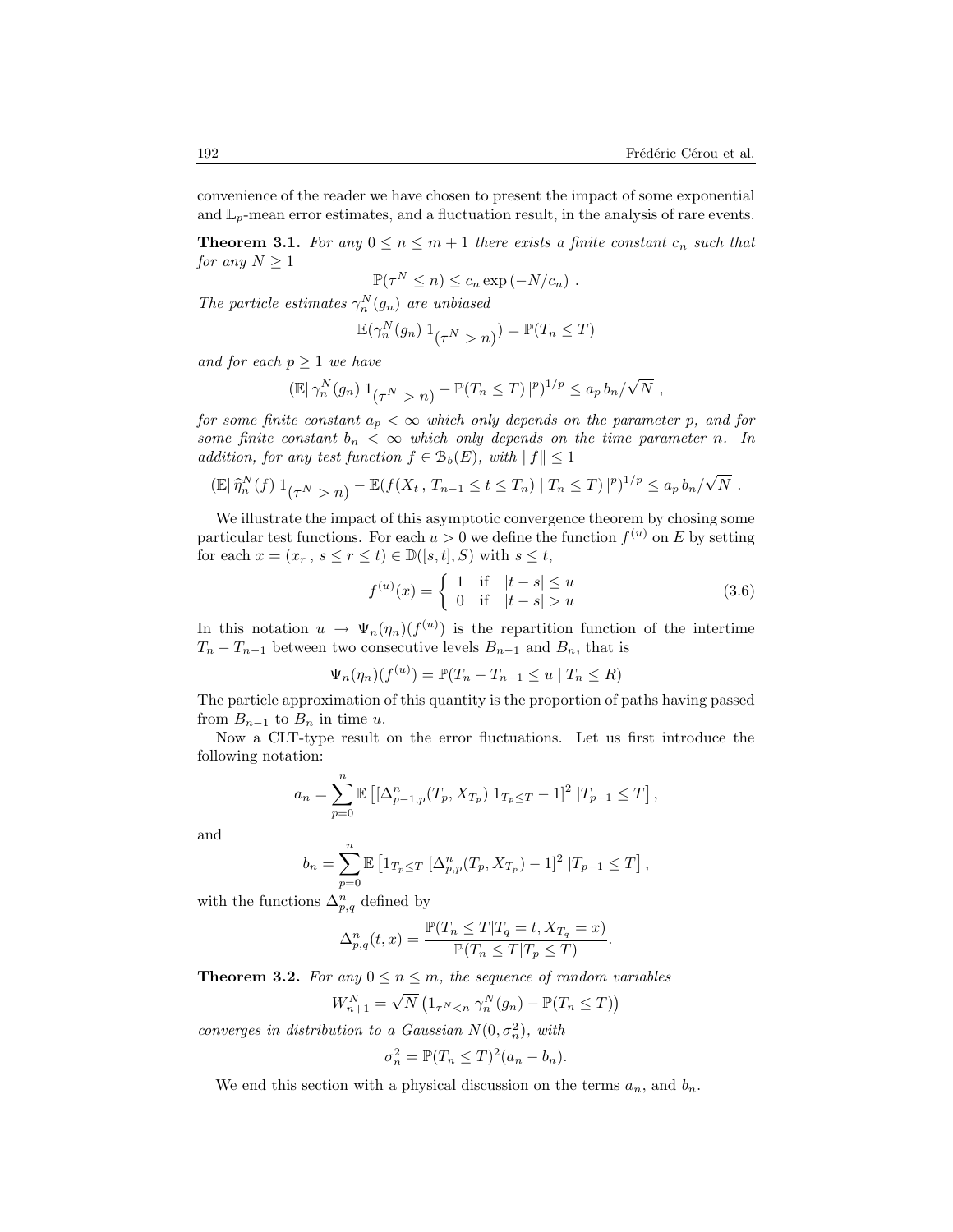Proposition 3.3. For any time horizon, we have the formula

$$
a_n - b_n = \sum_{p=0}^n \left( \frac{1}{\mathbb{P}(T_p \le T | T_{p-1} \le T)} - 1 \right)
$$
  
+ 
$$
\sum_{p=0}^n \mathbb{E} \left[ \left[ \frac{\mathbb{P}(T_n \le T | T_p, X_{T_p})}{\mathbb{P}(T_n \le T | T_p \le T)} - 1 \right]^2 | T_p \le T \right]
$$
  

$$
\times \left[ \frac{1}{\mathbb{P}(T_p \le T | T_{p-1} \le T)} - \mathbb{P}(T_p \le T | T_{p-1} \le T) \right].
$$

Proof. Firstly, we observe that

$$
\mathbb{E}\left[\Delta_{p-1,p}^n(T_p, X_{T_p}) \mid T_p \le T\right] = \mathbb{E}\left[\frac{\mathbb{P}(T_n \le T | T_p, X_{T_p})}{\mathbb{P}(T_n \le T | T_{p-1} \le T)} \mid T_p \le T\right]
$$

$$
= \frac{\mathbb{P}(T_n \le T | T_p \le T)}{\mathbb{P}(T_n \le T | T_{p-1} \le T)}.
$$

Using the fact that

$$
q \ge p \Longrightarrow \mathbb{P}(T_q \le T \ , \ T_p \le T) = \mathbb{P}(T_q \le T)
$$

we conclude that

$$
\mathbb{E}\left[\Delta_{p-1,p}^n(T_p, X_{T_p}) \mid T_p \le T\right] = \frac{1}{\mathbb{P}(T_p \le T | T_{p-1} \le T)}.\tag{3.7}
$$

In much the same way, we observe that

$$
\frac{\mathbb{E}\left[f_p(T_p, X_{T_p}) \ 1_{T_p \leq T} \mid T_{p-1} \leq T\right]}{\mathbb{E}\left[\ 1_{T_p \leq T} \mid T_{p-1} \leq T\right]} \quad = \quad \mathbb{E}\left[f_p(T_p, X_{T_p}) \mid T_p \leq T\right]
$$

for any measurable function  $f_p$  on  $(\mathbb{R}_+\times S).$  This yields that

$$
\mathbb{E}\left[f_p(T_p, X_{T_p}) \mathbf{1}_{T_p \leq T} \mid T_{p-1} \leq T\right]
$$

$$
= \mathbb{E}\left[f_p(T_p, X_{T_p}) \mid T_p \leq T\right] \times \mathbb{P}(T_p \leq T | T_{p-1} \leq T).
$$

Using (3.7), we find that

$$
\mathbb{E}\left[\Delta_{p-1,p}^n(T_p,X_{T_p})\; 1_{T_p \leq T} | T_{p-1} \leq T \right]
$$

$$
= \mathbb{E} \left[ \Delta_{p-1,p}^n(T_p, X_{T_p}) | T_p \le T \right] \times \mathbb{P}(T_p \le T | T_{p-1} \le T) = 1.
$$

From the above observations, we arrive at

$$
\mathbb{E}\left[ [\Delta_{p-1,p}^n(T_p, X_{T_p}) \; 1_{T_p \le T} - 1]^2 \; | T_{p-1} \le T \right]
$$

$$
= \mathbb{E} [[\Delta_{p-1,p}^n(T_p, X_{T_p})]^2 | T_p \le T] \times \mathbb{P}(T_p \le T | T_{p-1} \le T) - 1.
$$

Using again (3.7), we end up with the following formula

$$
\mathbb{E}\left[\left[\Delta_{p-1,p}^n(T_p, X_{T_p}) \ 1_{T_p \leq T} - 1\right]^2 | T_{p-1} \leq T\right]
$$
\n
$$
= \mathbb{E}\left[\left[\frac{\Delta_{p-1,p}^n(T_p, X_{T_p})}{\mathbb{E}\left[\Delta_{p-1,p}^n(T_p, X_{T_p}) | T_p \leq T\right]}\right]^2 | T_p \leq T\right] \times \frac{1}{\mathbb{P}(T_p \leq T | T_{p-1} \leq T)} - 1.
$$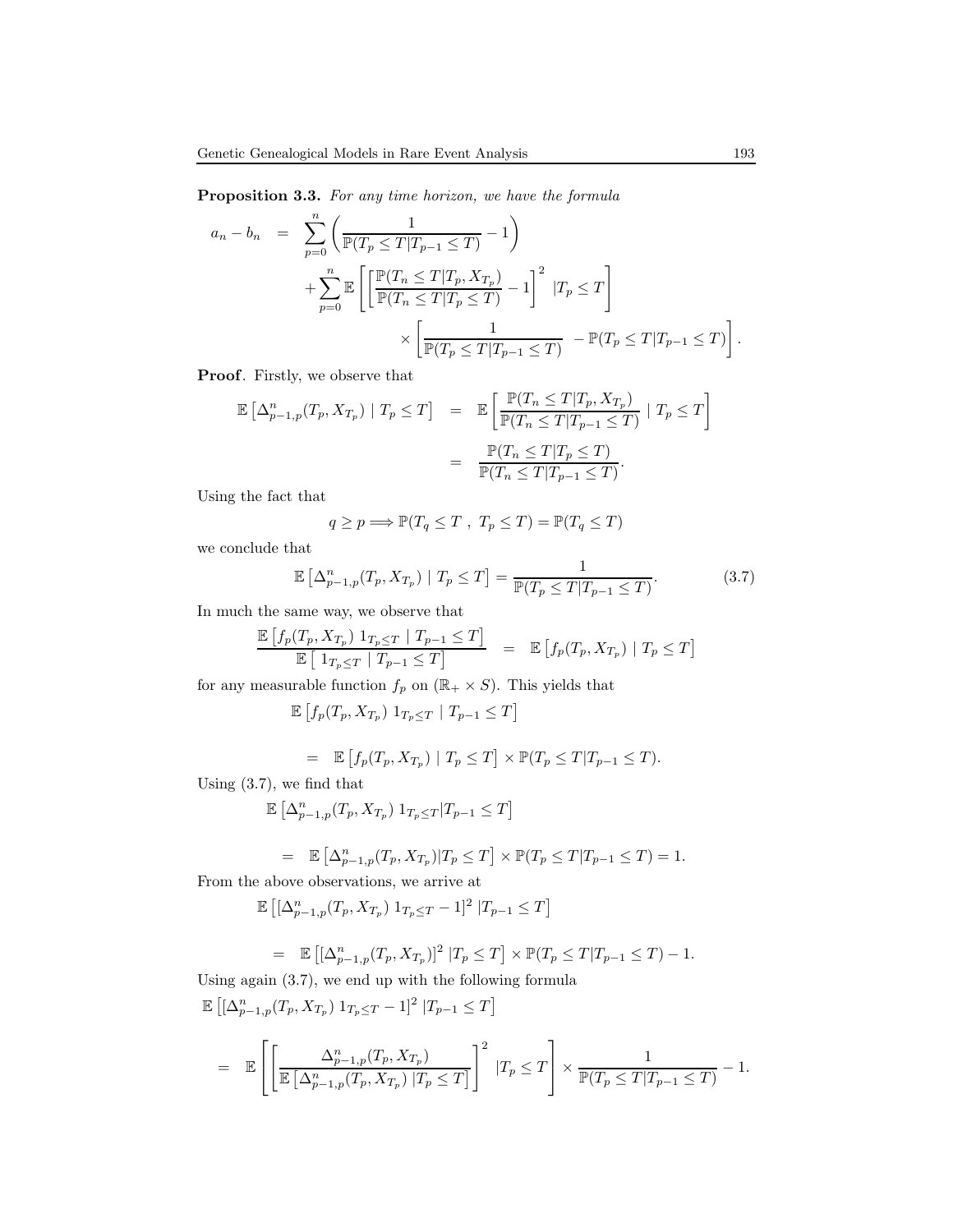Next, we see that

$$
\mathbb{E}\left[\left[\Delta_{p-1,p}^{n}(T_{p},X_{T_{p}})1_{T_{p}\leq T}-1\right]^{2}|T_{p-1}\leq T\right] = \left(\frac{1}{\mathbb{P}(T_{p}\leq T|T_{p-1}\leq T)}-1\right)
$$
  
+ 
$$
\mathbb{E}\left[\left[\frac{\Delta_{p-1,p}^{n}(T_{p},X_{T_{p}})}{\mathbb{E}\left[\Delta_{p-1,p}^{n}(T_{p},X_{T_{p}})|T_{p}\leq T\right]}-1\right]^{2}|T_{p}\leq T\right] \times \frac{1}{\mathbb{P}(T_{p}\leq T|T_{p-1}\leq T)}
$$
  

$$
a_{n} = \sum_{p=0}^{n}\left(\frac{1}{\mathbb{P}(T_{p}\leq T|T_{p-1}\leq T)}-1\right)
$$
  
+ 
$$
\sum_{p=0}^{n}\frac{1}{\mathbb{P}(T_{p}\leq T|T_{p-1}\leq T)}\mathbb{E}\left[\left[\frac{\Delta_{p-1,p}^{n}(T_{p},X_{T_{p}})}{\mathbb{E}\left[\Delta_{p-1,p}^{n}(T_{p},X_{T_{p}})|T_{p}\leq T\right]}-1\right]^{2}|T_{p}\leq T\right].
$$

To take the final step, we observe that

$$
\frac{\Delta_{p-1,p}^n(T_p, X_{T_p})}{\mathbb{E} \left[\Delta_{p-1,p}^n(T_p, X_{T_p}) \mid T_p \leq T\right]} = \frac{\mathbb{P}(T_n \leq T | T_p, X_{T_p})}{\mathbb{E} \left[\mathbb{P}(T_n \leq T | T_p, X_{T_p}) \mid T_p \leq T\right]} = \frac{\mathbb{P}(T_n \leq T | T_p, X_{T_p})}{\mathbb{P}(T_n \leq T | T_p \leq T)} = \Delta_{p,p}^n(T_p, X_{T_p}).
$$

This ends the proof of the proposition.

Now we explain the meaning of this proposition. If  $\mathbb{P}(T_n \leq T | T_p, X_{T_p})$  does not depend on  $(T_p, X_{T_p})$  given  $(T_p \leq T)$ , i.e. does not depend on the hitting time and point of the level set  $B_p$ , then

$$
\mathbb{E}\left[\left[\frac{\mathbb{P}(T_n \leq T | T_p, X_{T_p})}{\mathbb{P}(T_n \leq T | T_p \leq T)} - 1\right]^2 | T_p \leq T\right] = 0
$$

and if this holds for any  $p = 0, 1, \ldots, n$ , then the asymptotic variance reduces to the expression

$$
\sigma_n^2 = \sum_{p=0}^n \left( \frac{1}{\mathbb{P}(T_p \leq T | T_{p-1} \leq T)} - 1 \right)
$$

as given in Lagnoux (2006). Idealy, the level set  $B_p$  should be chosen such that  $\mathbb{P}(T_n \leq T | T_p, X_{T_p})$  does not depend on  $(T_p, X_{T_p})$  given  $(T_n \leq T)$ . Even if this is clearly unrealistic for most practical problems, this observation gives an insight on how to choose the level sets.

### 4. Genealogical tree based models

The genetic particle approximating model described in the previous section can be interpreted as a birth and death particle model. The particle dies if it does not succeed to reach the desired level and it duplicates in some offsprings when it hits this level. One way to model the genealogical tree and the line of ancestors of the particles alive at some given date is to consider the stochastic sequence

$$
\mathcal{Y}_n = (\mathcal{X}_0, \cdots, \mathcal{X}_n) \in E_n = \underbrace{E \times \cdots \times E}_{(n+1)-\text{times}}
$$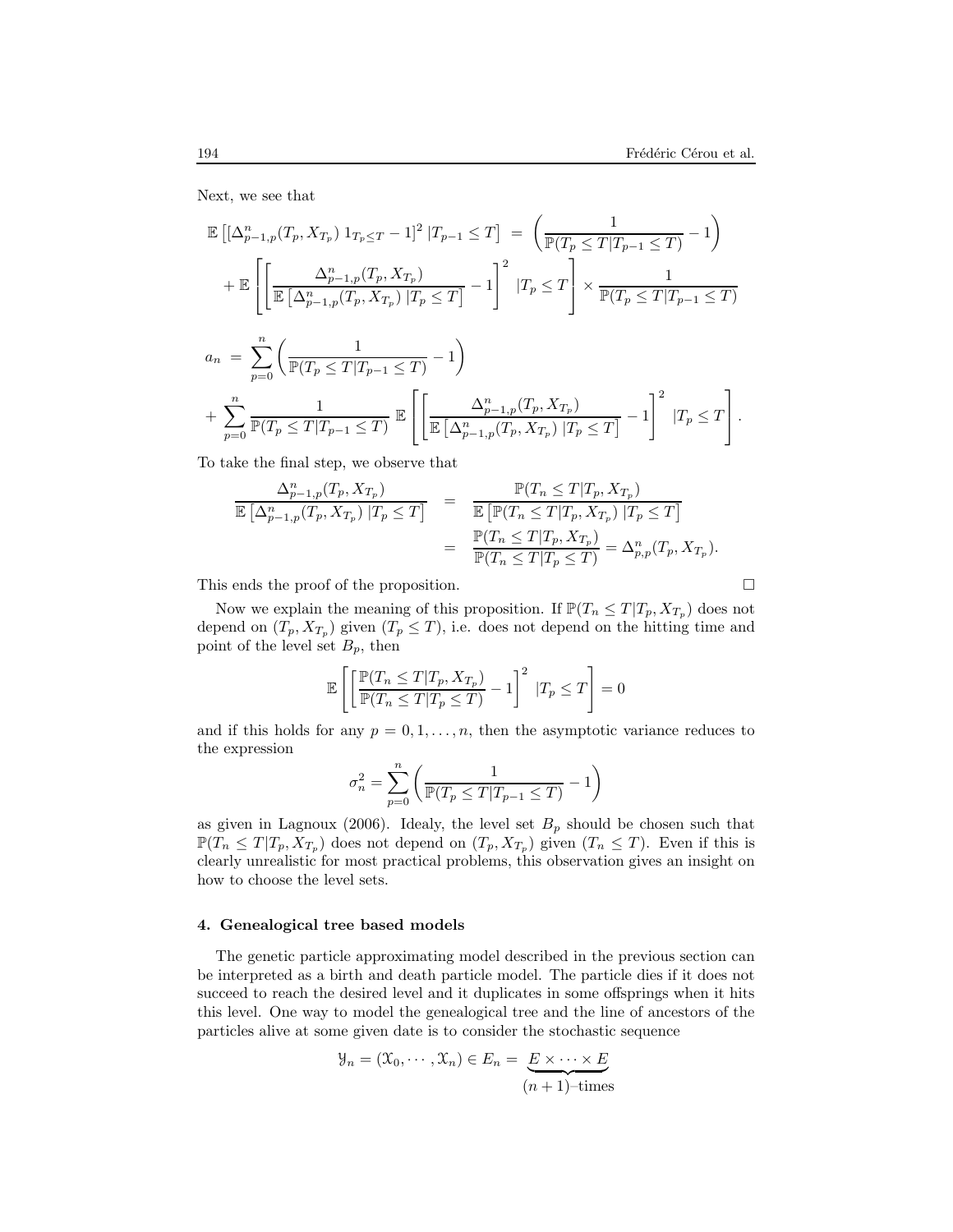It is not difficult to check that  $\mathcal{Y}_n$  forms a time inhomogenous Markov chain with Markov transitions  $\mathcal{Q}_{n+1}$  from  $E_n$  into  $E_{n+1}$ 

$$
Q_{n+1}(x_0, \dots, x_n, dx'_0, \dots, dx'_n, dx'_{n+1})
$$
  
=  $\delta_{(x_0, \dots, x_n)}(dx'_0, \dots, dx'_n) \mathcal{K}_{n+1}(x'_n, dx'_{n+1})$ 

Let  $h_n$  be the mapping from  $E_n$  into  $[0, \infty)$  defined by

$$
h_n(x_0,\dots,x_n)=g_n(x_n)
$$

In this notation we have for any  $f_n \in \mathcal{B}_b(E_n)$  the Feynman–Kac representation

$$
\widehat{\mu}_n(f_n) = \frac{\mathbb{E}(f_n(\mathcal{Y}_n) \prod_{p=0}^n h_p(\mathcal{Y}_p))}{\mathbb{E}(\prod_{p=0}^n h_p(\mathcal{Y}_p))}
$$
\n
$$
= \mathbb{E}(f_n(X_0, (X_t, 0 \le t \le T_1), \cdots, (X_t, T_{n-1} \le t \le T_n)) | T_n \le T)
$$
\n
$$
= \mathbb{E}(f_n([X_t, 0 \le t \le T_n]) | T_n \le T)
$$

Using the same lines of reasoning as above the  $N$ -particle approximating model associated with these Feynman–Kac distributions is again a genetic algorithm with mutation transitions  $\mathcal{Q}_n$  and potential functions  $h_n$ . Here the path-particle at time  $n$  take values in  $E_n$  and they can be written as follows

$$
\zeta_n^i = (\xi_{0,n}^i, \cdots, \xi_{n,n}^i) \quad \text{and} \quad \widehat{\zeta}_n^i = (\widehat{\xi}_{0,n}^i, \cdots, \widehat{\xi}_{n,n}^i) \in E_n
$$

with for each  $0 \leq p \leq n$ 

$$
\xi_{p,n}^i = (\xi_{p,n}^i(t), T_{p-1,n}^i \le t \le T_{p,n}^i) \text{ and } \widehat{\xi}_{p,n}^i = (\widehat{\xi}_{p,n}^i(t), \widehat{T}_{p-1,n}^i \le t \le \widehat{T}_{p,n}^i) \in E
$$

The selection transition consists in randomly selecting a path-sequence

$$
\zeta_n^i = (\xi_{0,n}^i, \cdots, \xi_{n,n}^i)
$$

proportionally to its fitness

$$
h_n(\xi_{0,n}^i, \cdots, \xi_{n,n}^i) = g_n(\xi_{n,n}^i)
$$

The mutation stage consists in extending the selected paths according to an elementary  $\mathcal{K}_{n+1}$ -transition, that is

$$
\begin{array}{rcl}\n\zeta_{n+1}^i & = & ((\xi_{0,n+1}^i, \cdots, \xi_{n,n+1}^i), \xi_{n+1,n+1}^i) \\
& = & ((\widehat{\xi}_{0,n}^i, \cdots, \widehat{\xi}_{n,n}^i), \xi_{n+1,n+1}^i) \in E_{n+1} = E_n \times E\n\end{array}
$$

where  $\xi_{n+1,n+1}^i$  is a random variable with law  $\mathcal{K}_{n+1}(\hat{\xi}_{n,n}^i, \cdot)$ . By a simple argument we see that the evolution associated with the end points of the paths

$$
\xi_n = (\xi_{n,n}^1, \dots, \xi_{n,n}^N)
$$
 and  $\widehat{\xi}_n = (\widehat{\xi}_{n,n}^1, \dots, \widehat{\xi}_{n,n}^N) \in E$ 

coincide with the genetic algorithms described in Section 3. We conclude that the former path-particle Markov chain models the evolution in time of the corresponding genealogical trees. For each time  $n < \tau^N$  we denote by  $\mu_n^N$  and  $\widehat{\mu}_n^N$  the particle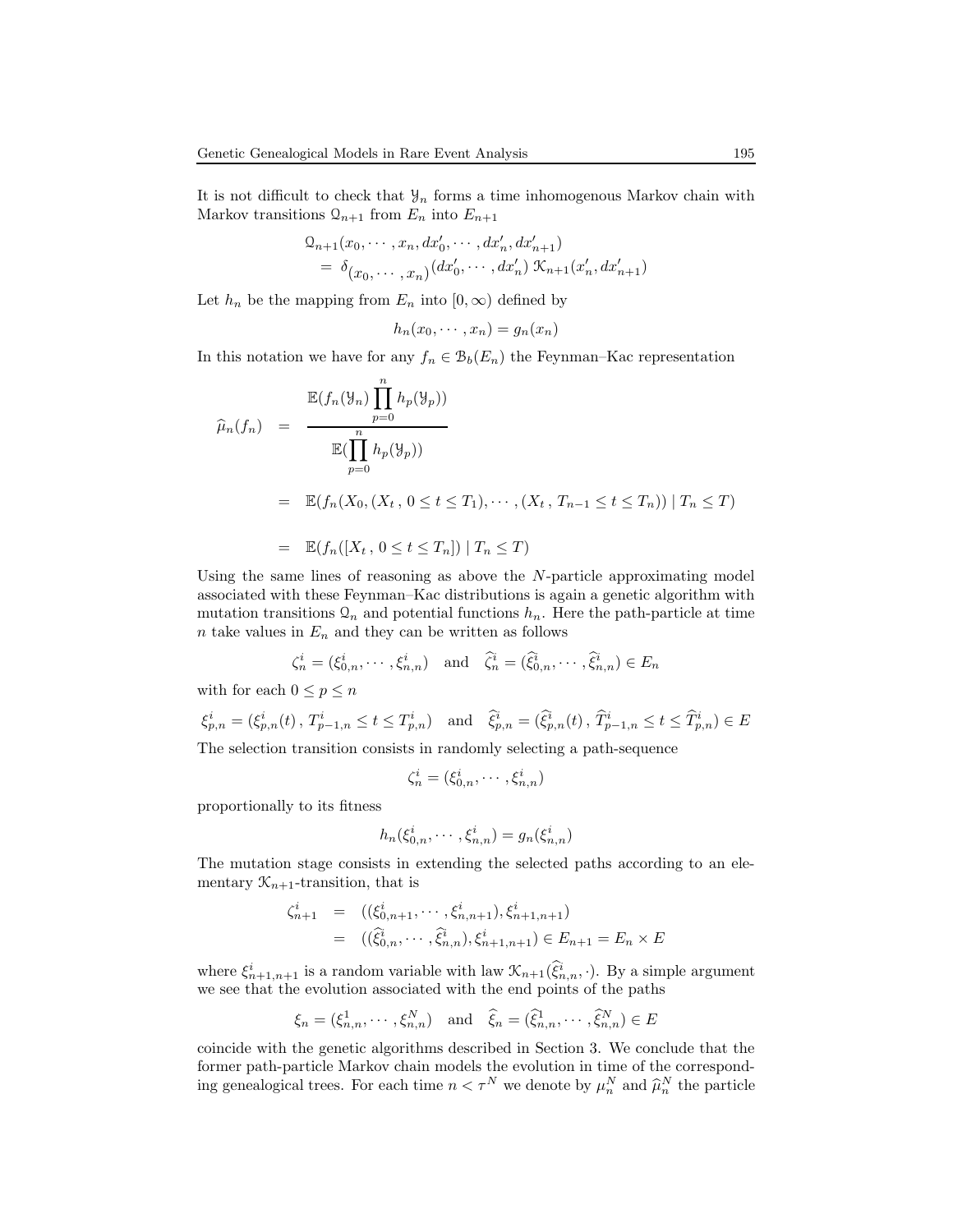density profiles associated with the ancestor lines of this genealogical tree based algorithm

$$
\mu_n^N = \frac{1}{N} \sum_{i=1}^N \delta_{(\xi_{0,n}^i, \dots, \xi_{n,n}^i)} \text{ and } \hat{\mu}_n^N = \frac{1}{|I_n^N|} \sum_{i \in I_n^N} \delta_{(\xi_{0,n}^i, \dots, \xi_{n,n}^i)}
$$

with

$$
I_n^N = \{ 1 \le i \le N \; : \; \xi_{n,n}^i(T_{n,n}^i) \in B_n \}
$$

The asymptotic behavior of genealogical tree based algorithm has been studied in Del Moral and Miclo (2001) in the context of strictly positive potentials and further developped in Cérou et al.  $(2002)$  for non negative ones. In our context the path-version of the  $\mathbb{L}_p$ -mean error estimates presented in Theorem 3.1 can be stated as follows.

**Theorem 4.1.** For any  $p \ge 1$ ,  $0 \le n \le m+1$  and any test function  $f_n \in B_b(E_n)$ , with  $||f|| \leq 1$  we have

$$
\left(\mathbb{E}\,|\,\widehat{\mu}_n^N(f_n)\,1_{\{ \tau^N > n\}} - \mathbb{E}(f_n([X_t , 0 \le t \le T_n]) \mid T_n \le T)\,|^p\right)^{1/p} \le a_p\, b_n/\sqrt{N}
$$

for some finite constant  $a_p < \infty$  which only depend on the parameter p and some finite constant  $b_n < \infty$  which depends on the time parameter n.

Following the observations given the end of the previous section let us choose a collection of times  $u_1 > 0, \ldots, u_n > 0$ . Let  $f_n^{(u)}$ ,  $u = (u_1, \dots, u_n)$ , be the test function on  $E_n$  defined by

$$
f_n^{(u)}(x_0, \dots, x_n) = f^{(u_1)}(x_1) \dots f^{(u_n)}(x_n)
$$

with  $f^{(u_p)}$  defined in (3.6). In this situation we have

$$
\mu_n(f_n^{(u)}) = \mathbb{P}(T_1 - T_0 \le u_1, \cdots, T_n - T_{n-1} \le u_n \mid T_n \le T)
$$

The particle approximations consists in counting at each level  $1 \leq p \leq n$  the proportion of ancestral lines having succeeded to pass the  $p$ -th levels in time  $u_p$ .

In Figure 4.1 we illustrate the genealogical particle model associated with a particle X evolving in a pocket  $C \subset S$  containing four "hard obstacles" R. We associate to a given stratification of the pocket C

$$
R \subset C_0 \subset C_1 \subset C_2
$$

the sequence of exit levels

$$
B_0 = S \setminus R \supset B_1 = S \setminus C_0 \supset B_2 = S \setminus C_1 \supset B_3 = S \setminus C_2
$$

The desired target set here is  $B = B_3$ .

In Figure 4.2 we illustrate the genealogical particle model for a particle  $X$  evolving in a set  $A \subset S$  with recurrent subset  $R = S \setminus A$ . To reach the desired target set  $B_4$ the process need to pass the sequence of levels

$$
B_0 \supset B_1 \supset B_2 \supset B_3 \supset B_4
$$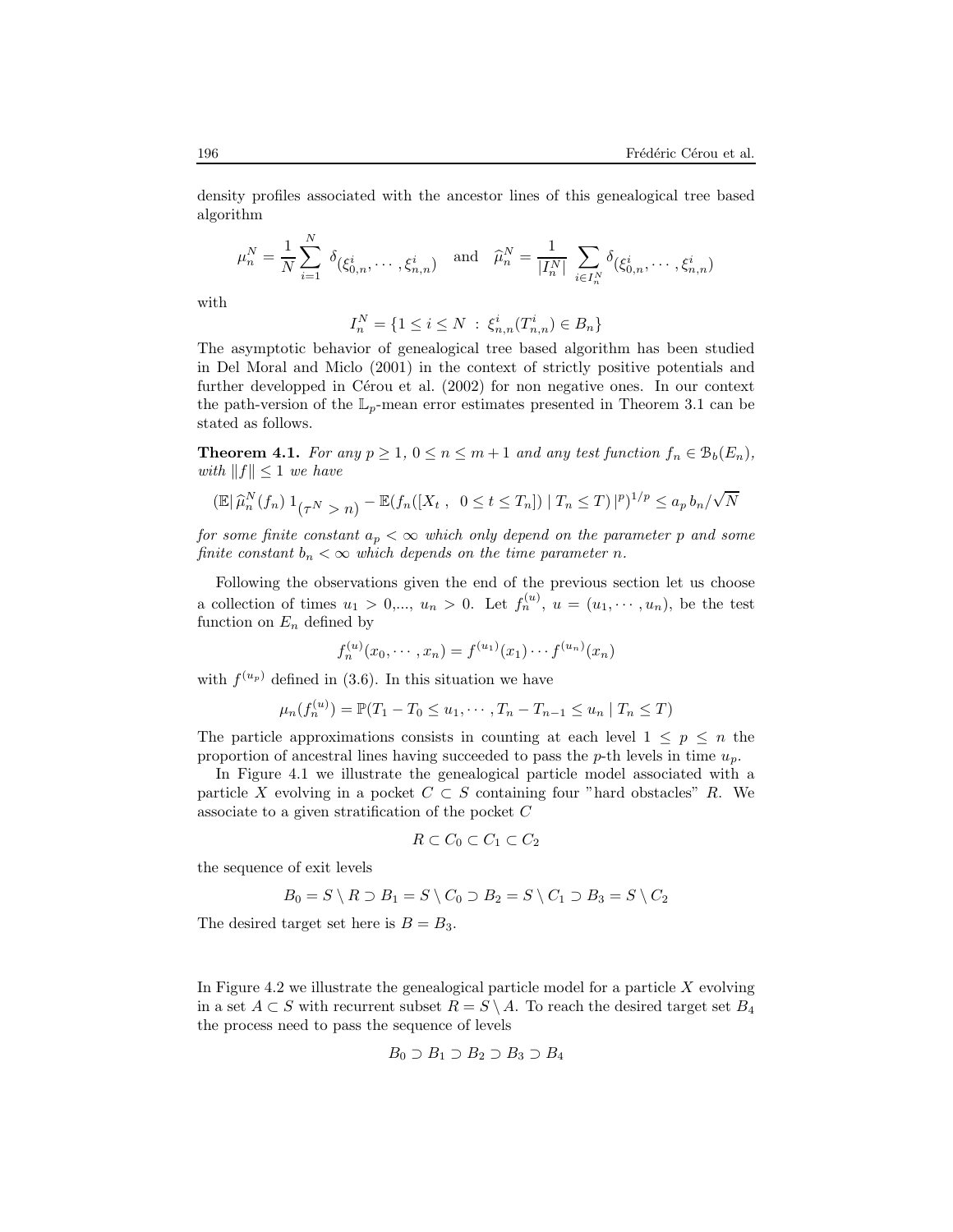

FIGURE 4.1. Genealogical model, [exit of  $C(2)$  before killing]  $(N=7)$ 



FIGURE 4.2. Genealogical model, [ballistic regime, target  $B(4)$ ] (N=4)

# 5. Discussion

In this section we will discuss some practical aspects of the proposed method and compare it with the main other algorithms in the literature for the same purpose, that is importance sampling (IS) and splitting.

First of all, when IS already gives very good results, then very likely it is not necessary to find something else. One good feature of IS is to give i.i.d. sequences, which are quite simple to analyze. Very often the proposition distribution is chosen using large deviation arguments, at least in the case of static problems, see for instance Bucklew (2004). But clearly it is not always obvious how to design an IS procedure for a given problem, especially for dynamical models such as Markov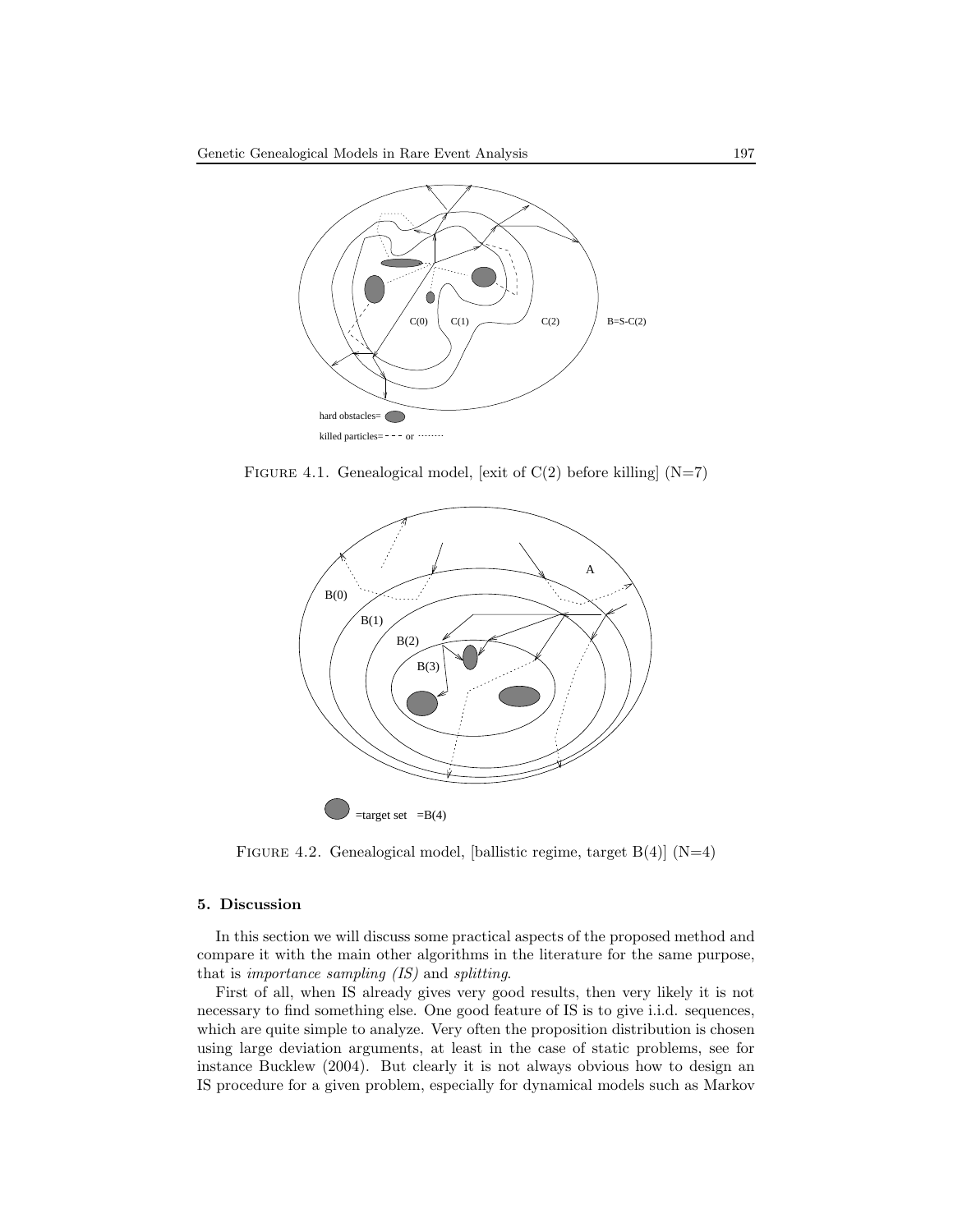processes. Though in some very important practical problems, it may be quite easy to find a sequence of nested sets containing the rare event. In such cases, it is then appealing to use some splitting technique.

So let us focus now on splitting. Our main point here is that our algorithm has the same application domain as splitting, but performs better with virtually no additional cost. Let us consider a simplified framework: assume the Markov process is in one dimension, and that we have managed to set the levels such that all the probabilities  $\mathbb{P}(T_{q+1} \leq T | T_q \leq T)$  are equal to the same P. For the splitting algorithm, assume all the branching rates are  $1/P$ . This is an optimal setting for the splitting algorithm as shown in Lagnoux (2006). In this case, the variance of the splitting estimator is:

$$
n\frac{1-P}{P}\mathbb{P}(T_n \leq T)^2,
$$

which is the same as the asymptotic variance of our algorithm as given by Theorem 3.2. This means that the particle method performs (asymptotically) just as well as the splitting with optimal branching rates. So we have a method close to splitting, but with less parameters to tune, and still with the same accuracy. Moreover, the complexity is the same, the only added work is to randomly choose which particles have offsprings in the selection step, which is negligible compared to the simulation of the trajectories. Note that both are much better than naive Monte-Carlo which have in this case a variance equal to:

$$
\mathbb{P}(T_n \leq T)(1 - \mathbb{P}(T_n \leq T)).
$$

It is also worth noting that the  $n$  factor in the asymptotic variance does not mean that the variance increases with  $n$ . For a given problem, the rare event probability is fixed, so the level crossing probability is close to  $P \simeq \mathbb{P}(T_n \leq T)^{\frac{1}{n}}$ , and we have

$$
n\frac{1-P}{P} \simeq n(\exp[-\frac{1}{n}\log \mathbb{P}(T_n \leq T)] - 1)
$$
  

$$
\simeq -\log \mathbb{P}(T_n \leq T) + \frac{1}{2n}\log^2 \mathbb{P}(T_n \leq T) + o(\frac{1}{n^2}),
$$

which means that as n goes to  $\infty$ , the variance is decreasing to  $-\log[\mathbb{P}(T_n \leq$ T)]  $\mathbb{P}(T_n \leq T)^2$ .

In practical applications the best is sometimes a pragmatic approach combining IS and our algorithm. Let us mention in this case Krystul and Blom (2005), with numerical simulations of a hybrid model, which can be considered as a toy model for those used in Air Traffic Management. The theoretical study of this promissing approach is still to be done.

# 6. Numerical example : application to the Ornstein-Uhlenbeck process

We will show in this section how the previous method to simulate rare events works in a simple case. Although this is clearly a toy model, it allows us to check the method accuracy on the computation of some quantities that have formal rigorous expressions. Moreover, this process having simple Gaussian increments, there is no numerical error due to discretization scheme.

The process  $X$  is taken to be the 1-D Ornstein-Uhlenbeck process, i.e. the solution of the SDE

$$
dX_t = -a X_t dt + \sigma \sqrt{2a} dW_t,
$$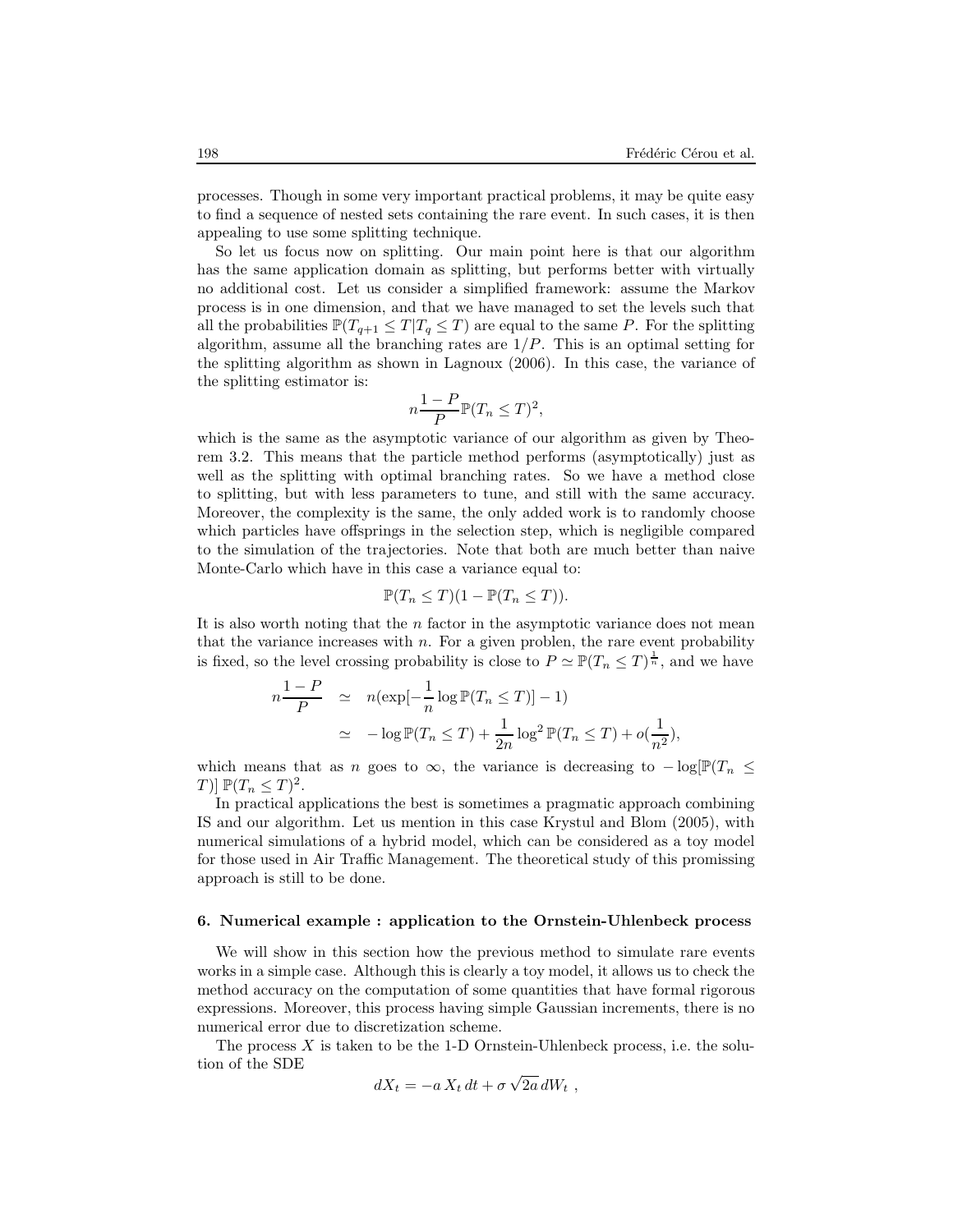where a and  $\sigma$  are strictly positive constants and W the standard Brownian motion in R. The recurrent set R is chosen as  $(-\infty, b^-]$ , and then the process X is started at some  $x_0 \in A = (b^-, +\infty)$ . Given some  $b^+ > x_0$ , we set the target  $B = [b^+, +\infty)$ . It is clear that if we take  $b^+$  large enough, the probability to hit the target can be made arbitrarily small. Let us denote by  $\tau$  the stopping time

$$
\tau = \inf\{t > 0 : X_t \notin (b^-, b^+)\}.
$$

In order to check the method, we will compute  $\mathbb{E}[\tau \mid X_{\tau} = b^{+}]$  using both a Monte–Carlo method based on our rare event analysis approach and the theoretical expression. From Borodin and Salminen (1996) we have

$$
\mathbf{L}(\alpha) = \mathbb{E}_{x_0} [e^{-\alpha \tau} \mathbf{1}_{\left(X_\tau = b^+\right)}] = \frac{S(\frac{\alpha}{a}, \frac{x_0}{\sigma}, \frac{b^-}{\sigma})}{S(\frac{\alpha}{a}, \frac{b^+}{\sigma}, \frac{b^-}{\sigma})}
$$

where  $S$  is a special function to be defined in the sequel. Using the derivative of the Laplace transform we get

$$
\mathbb{E}[\tau \mid X_{\tau} = b^{+}] = -\frac{1}{\mathbb{P}(X_{\tau} = b^{+})} \left. \frac{d\mathbf{L}(\alpha)}{d\alpha} \right|_{\alpha=0}.
$$
\n(6.1)

The probability in the denominator is given by

$$
\mathbb{P}(X_{\tau} = b^{+}) = \frac{u(x_{0}) - u(b^{-})}{u(b^{+}) - u(b^{-})},
$$
\n(6.2)

where the function  $u$  (the scale function of the process) is in our case a primitive of  $u'(x) = \exp\left\{\frac{x^2}{2\sigma^2}\right\}$  $\frac{1}{2\sigma^2}$ . This function u is then easily computed using any standard numerical integration routine. The derivative of **L** is more tricky. First we write the expression of the function S, for any real x and y, and  $\nu > 0$ ,

$$
S(\nu, x, y) = \frac{\Gamma(\nu)}{\pi} e^{\frac{1}{4}(x^2 + y^2)} [D_{-\nu}(-x)D_{-\nu}(y) - D_{-\nu}(x)D_{-\nu}(-y)],
$$

where the functions  $D$  are the parabolic cylinder functions defined by

$$
D_{-\nu}(x) =
$$
  
\n
$$
e^{-\frac{1}{4}x^2} 2^{-\frac{\nu}{2}} \sqrt{\pi} \left\{ \frac{1}{\Gamma(\frac{1}{2}(\nu+1))} [1 + \sum_{k=1}^{\infty} \frac{\nu(\nu+2) \dots (\nu+2k-2)}{3 \cdot 5 \cdots (2k-1) k!} (\frac{1}{2}x^2)^k \right\}
$$
  
\n
$$
- \frac{x\sqrt{2}}{\Gamma(\frac{1}{2}\nu)} [1 + \sum_{k=1}^{\infty} \frac{(\nu+1)(\nu+3) \cdots (\nu+2k-1)}{3 \cdot 5 \cdots (2k+1) k!} (\frac{1}{2}x^2)^k ] \right\}.
$$

These functions are computed using the numerical method and the source code provided in Zhang and Jin (1996). Now we still need to compute the derivative in equation (6.1). We did not want to derive formaly this quite complicated expression, and used instead a numerical appriximation from a local rate of variation:

$$
\left. \frac{d\mathbf{L}(\alpha)}{d\alpha} \right|_{\alpha=0} \simeq \frac{\mathbf{L}(2\varepsilon) - \mathbf{L}(\varepsilon)}{\varepsilon},
$$

where  $\varepsilon > 0$  is chosen small enough.

Now we explain how the Monte-Carlo computation was carried out. For the decreasing sequence of Borel sets  $\{B_j, j = 1...M\}$  we chose an increasing squence of real numbers  $\{b_j, j = 1...M\}$ , with  $b^- < b_1 < \cdots < b_M < b^+$  and take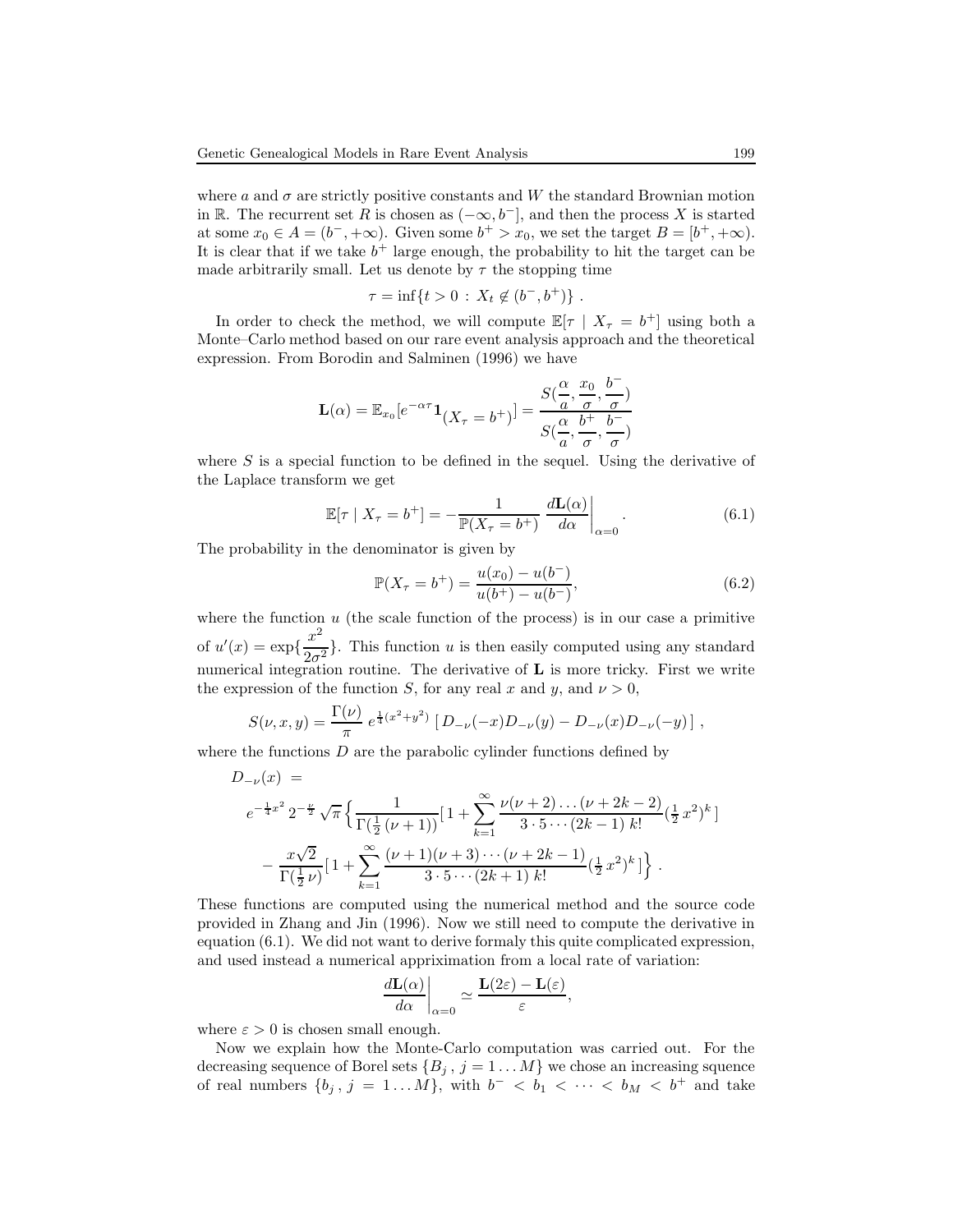$B_j = (b_j, +\infty)$ . In our special case, we can choose the probability for a particle started at  $b_i$  to reach  $b_{i+1}$ , and compute both he number of levels and each level accordingly. If we take these probability equal for all  $j$  to say  $p$ , then

$$
M = \lfloor \frac{\log \mathbb{E}[\tau \mid X_{\tau} = b^{+}]}{\log p} \rfloor.
$$

Alternatively we can choose  $M$  and compute  $p$ . Note that the probability of the N–particle cloud to be killed before reaching  $b^+$  is  $1 - (1 - (1 - p)^N)^M$  which can be small even with a small number  $N$  of particles when  $p$  is say larger than  $1/2$ . From this we see that a good strategy is to make many runs of our algorithm on a small number of particles, instead of only a few runs on a large number of particles (on the same run, all the generated trajectories are obviously strongly correlated). All the corresponding values  $b_j$  are easily computed using expressions as the one in equation (6.2).

In Figure 6.3 we see the expectation  $\mathbb{E}[\tau \mid X_{\tau} = b^{+}]$  as a function of  $b^{+}$ , with  $b^{-} = 0$ . The blue curve is the numerically computed theoretical value, and the red curve is the Monte–Carlo simulation result, with 880 runs of 8 particles each. The parameters of the Ornstein-Uhlenbeck process are  $a = 0.1$ ,  $\sigma \sqrt{2a} = 0.3$  and  $x_0 = 0.1$ . The largest value of  $b^+$  was 4.0. This means that the probability for the process started at  $x_0 = 0.1$  to reach the desired level is approximatly  $1.6460 \times 10^{-08}$ , so there is no way of simulating trajectories by the naive approach.

Another examples of rare events for diffusions may be found in Aldous (1989), which presents a Poisson clumping heuristic as well as numerous examples and references. For instance, following Aldous (1989, Section I11), let consider a diffusion in  $\mathbb{R}^d$  starting from 0 with drift  $\mu(x) = -\nabla H(x)$  and variance  $\sigma(x) = \sigma_0 I$ . Suppose H is a smooth convex function attaining its minimum at 0 with  $H(0) = 0$  and such that  $H(x) \to \infty$  as  $|x| \to \infty$ . Let B be a ball with center at 0 with radius r, where r is sufficiently large that  $\pi(B^c)$  is small, where  $\pi$  is the stationary distribution

$$
\pi(x) = c \exp\left\{ \frac{-2 H(x)}{\sigma_0^2} \right\} \approx (\sigma_0^2 \pi)^{-d/2} |Q|^{1/2} \exp\left\{ \frac{-2 H(x)}{\sigma_0^2} \right\},
$$

where

$$
Q=\left(\frac{\partial^2 H}{\partial x_i\partial x_j}(0)\right)_{i,j\geq 1}
$$

.

We want an estimation of the first exit time from the ball B. There are two qualitatively different situations : radially symmetric potentials  $(H(x) = h(|x|))$ and non-symmetric potentials. We present here only the second one, by assuming that H attains its minimum, over the spherical surface  $\partial B$ , at a unique point  $z_0 = (r, 0, 0, \dots)$ . Since the stationary distribution decreases exponentially fast as H increases, we can suppose that exits from B will likely occur near  $z_0$  and then approximate  $T_B$  by  $T_F$ , the first hitting time on the  $(d-1)$ -dimensional hyperplane F tangent to B at  $z_0$ . The heuristic used in Aldous (1989) gives that  $T_B$  is approximatively exponentially distributed with mean  $(\pi_F |\nabla H(z_0)|)^{-1}$ , where  $\pi_F$  denotes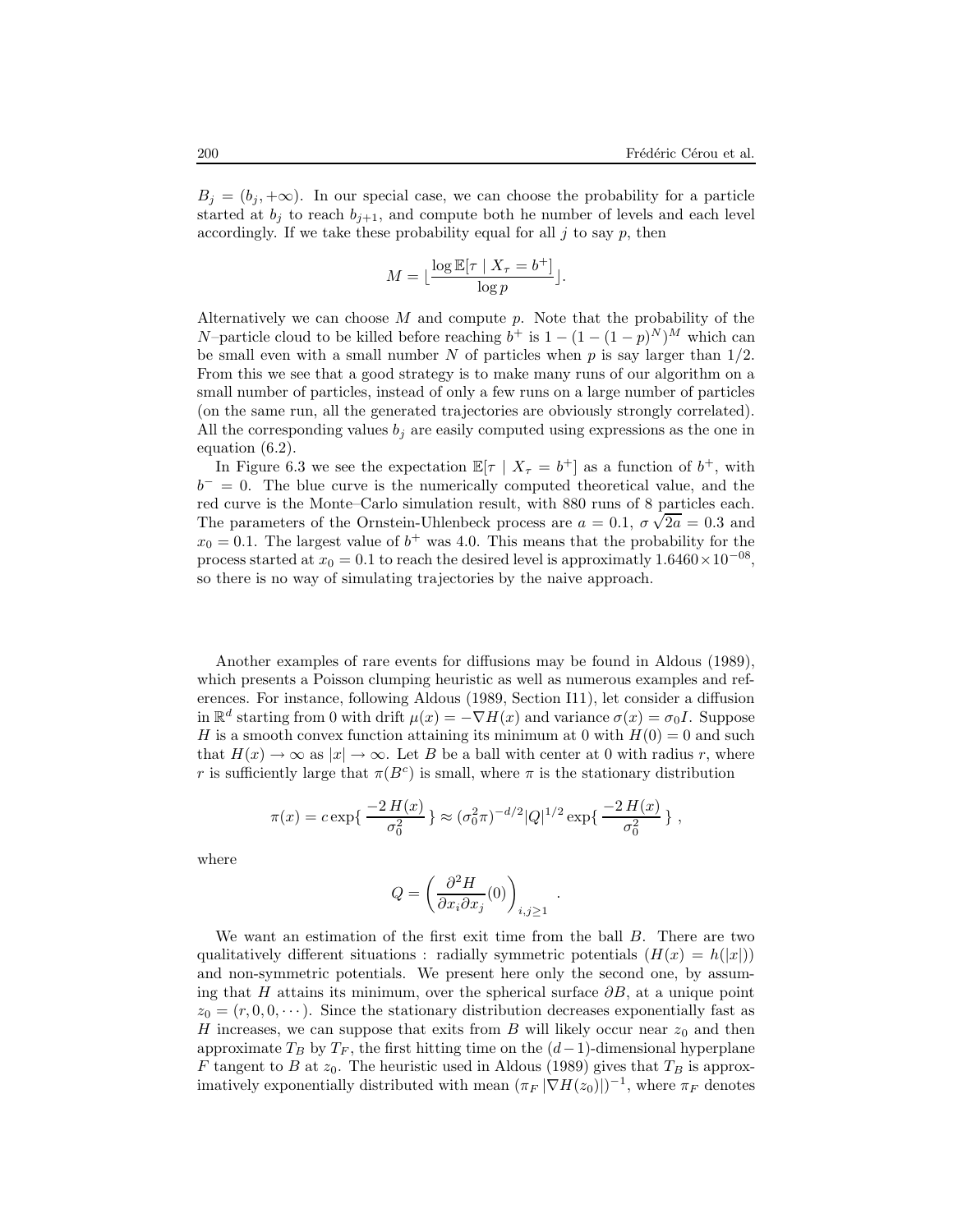

Figure 6.3. Theoretical and Monte–Carlo mean conditional stopping times

the restriction of the measure  $\pi$  to  $F$ . We obtain

$$
\pi_F \approx (\sigma_0^2 \pi)^{-d/2} |Q|^{1/2} \exp\left\{-\frac{2 H(z_0)}{\sigma_0^2}\right\} \int_F \exp\left\{-\frac{2 (H(x) - H(z_0))}{\sigma_0^2}\right\} dx
$$
  

$$
\approx (\sigma_0^2 \pi)^{-1/2} |Q|^{1/2} |Q_1|^{-1/2} \exp\left\{-\frac{2 H(z_0)}{\sigma_0^2}\right\},
$$

where

$$
Q_1 = \left(\frac{\partial^2 H}{\partial x_i \partial x_j}(z_0)\right)_{i,j \geq 2} .
$$

Thus

$$
\mathbb{E}(T_B) \approx \sigma_0 \frac{\pi^{1/2} |Q|^{-1/2} |Q_1|^{1/2}}{-\frac{\partial H}{\partial x_1}(z_0)} \exp{\frac{2 H(z_0)}{\sigma_0^2}}.
$$

The simplest concrete example is the Ornstein-Uhlenbeck process in wich  $H(x)$  =  $\frac{1}{2}\sum \rho_i x_i^2$  whith  $0 < \rho_1 < \rho_2 < \cdots$ . Here H has two minima on  $\partial B$ , at  $\pm z_0 =$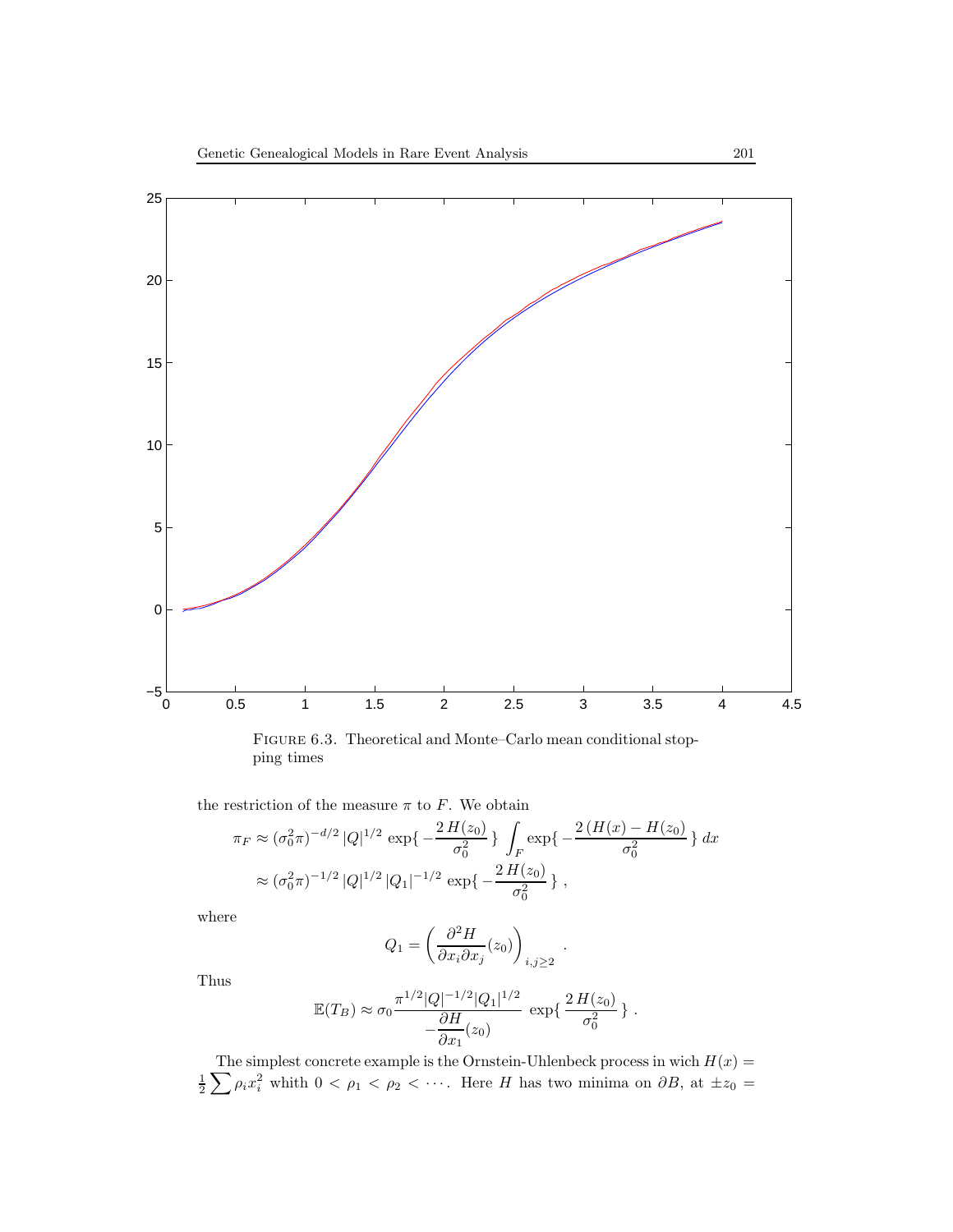$\pm (r, 0, 0, \dots)$  and so the mean exit time is

$$
\mathbb{E}(T_B) \approx \frac{1}{2}\sigma_0 \pi^{1/2} \left( \prod_{i\geq 2} \rho_i / \prod_{i\geq 1} \rho_i \right) \rho_1^{-1} r^{-1} \exp\left\{ \frac{\rho_1 r^2}{\sigma_0^2} \right\}.
$$

To adapt this example to the formalism, introduced previously, we slightly modify it by considering the first exit time from the ball B before reaching a little ball  $B_{\varepsilon}$  centered at 0 with radius  $\varepsilon$  small. Thus, we suppose that  $\mathbb{R}^d$  is decomposed into two separate regions  $B^c$  and B and that the process X evolves in B starting from outside  $B_{\varepsilon}$ , but near from  $\partial B_{\varepsilon}$ . The process will be killed as soon as it hits  $\partial B_{\varepsilon}$ . By considering a particle system algorithm and a genealogical model, an estimation of the first exit time before returning in the neighbourhood of the origin and of the distribution of the process during its excursions should be obtained.

It will also be interesting to study the Kramers equation

$$
\begin{cases} dX_t &= V_t dt \\ dV_t &= -H'(X_t) dt - \gamma V_t dt + \sqrt{2\gamma} dB_t \end{cases}
$$

In Aldous (1989, Section I13), the heuristic may be applied for small and large coefficients  $\gamma$ , but it is a hard problem to say which of these behaviors dominates in a specific non-asymptotic case, hence the simulation approach.

Acknowledgements. This work was partially supported by CNRS, under the projects Méthodes Particulaires en Filtrage Non–Linéaire (project number 97– N23 / 0019, Modélisation et Simulation Numérique programme), Chaînes de Markov Cachées et Filtrage Particulaire (MathSTIC programme), and Méthodes Particulaires (AS67, DSTIC Action Spécifique programme), and by the European Commission under the project Distributed Control and Stochastic Analysis of Hybrid Systems (HYBRIDGE) (project number IST–2001–32460, Information Science Technology programme).

#### References

- D. Aldous. Probability approximations via the Poisson clumping heuristic. Applied Mathematical Sciences **77** (1989).
- A. N. Borodin and P. Salminen. Handbook of Brownian motion facts and formulae. In *Probability and its Applications*. Birkhäuser, Basel (1996).
- J. A. Bucklew. Introduction to rare event simulation. Springer-Verlag (2004).
- F. Cérou, P. Del Moral and F. LeGland. On genealogical trees and feynman–kac models in path space and random media (2002). Preprint.
- P. Del Moral, J. Jacod and Ph. Protter. The Monte-Carlo method for filtering with discrete-time observations. Probability Theory and Related Fields  $120$  (3), 346–368 (2001a).
- P. Del Moral, M.A. Kouritzin and L. Miclo. On a class of discrete generation interacting particle systems. Electronic Journal of Probability  $6 \ (16)$ , 1–26 (2001b).
- P. Del Moral and L. Miclo. Branching and interacting particle systems approximations of Feynman–Kac formulae with applications to non–linear filtering. In J. Azéma, M. Émery, M. Ledoux and M. Yor, editors, Séminaire de Probabilités XXXIV. Lecture Notes in Mathematics No. 1729, pages 1–145 (2000).